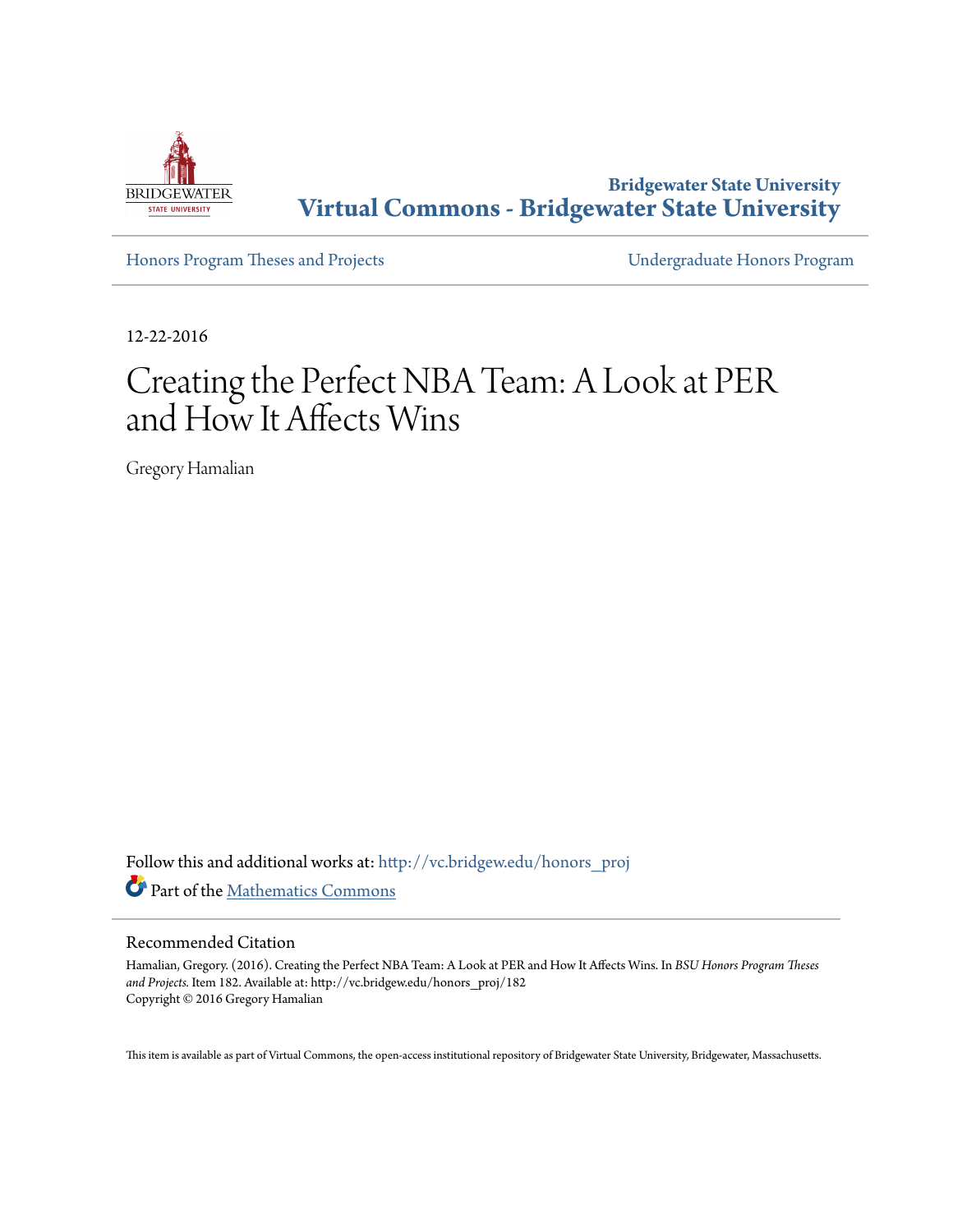Creating the Perfect NBA Team: A look at PER and how it affects wins

Gregory Hamalian

Submitted in Partial Completion of the Requirements for Departmental Honors in Mathematics

Bridgewater State University

December 22, 2016

Dr. Ward Heilman, Thesis Mentor Dr. John Pike, Committee Member Dr. Kevin Rion, Committee Member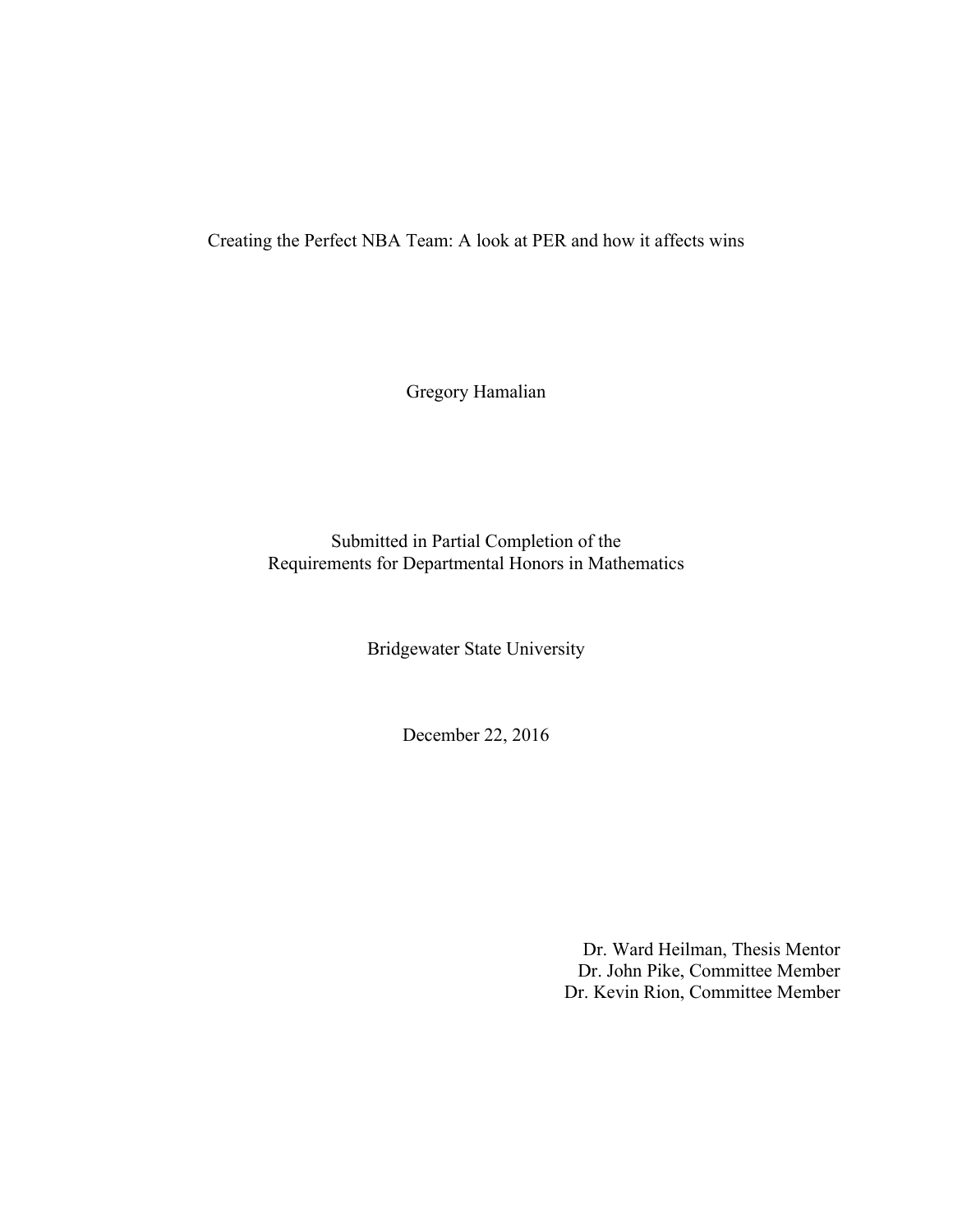## Table of Contents

|                                                                              | Page           |
|------------------------------------------------------------------------------|----------------|
| 1. Abstract                                                                  | $\overline{3}$ |
| 2. Introduction                                                              | $\overline{3}$ |
| 3. Nature of Research                                                        | $\overline{4}$ |
| 4. What Player Efficiency Rating Is, and<br>Some Problems with the Statistic | 5              |
| 5. Methods                                                                   | 9              |
| 6. Results                                                                   | 11             |
| 7. Conclusions                                                               | 20             |
| 8. Areas for Future Research                                                 | 21             |
| 9. Appendix                                                                  | 23             |
| 10. Bibliography                                                             | 29             |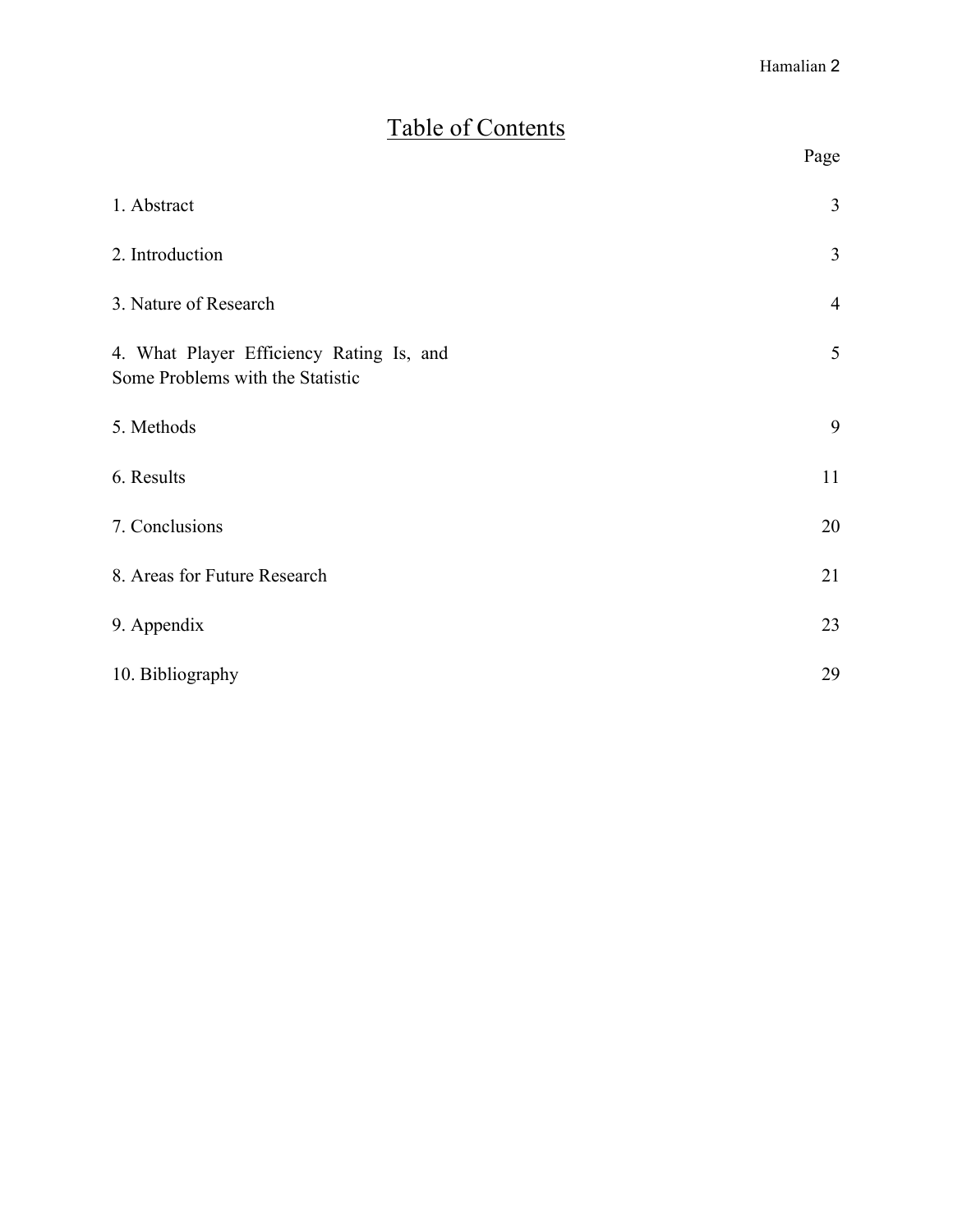#### 1. ABSTRACT

Ever since Oakland Athletics' general manager Billy Beane began applying analytical tools to compose a baseball team, professional sports teams have used advanced metrics to build competitive rosters. We use an exploratory data analysis strategy to find what statistics best predict team wins. Finding that the Player Efficiency Rating (PER) statistic best correlate with wins, we investigate the statistic to find its strengths and weaknesses. We look for ways to improve the statistic and adjust it to better evaluate player effectiveness. We also look for methods to best predict how the PER will change from one season to the next based on player age and experience in the league.

### 2. INTRODUCTION

In 2003, Michael Lewis published the book *Moneyball: The Art of Winning an Unfair Game*. The book describes how the general manager of the Oakland Athletics, Billy Beane, took advantage of analytic gauges of player performance, including but not limited to defensive runs saved, average balls in play, and Wins Above Replacements, instead of traditional statistics like runs batted in, batting average, and stolen bases, to assemble a roster that could be competitive against franchises that had a larger budget. Since then, teams have being searching for methods to better evaluate talent, and smaller market teams have looked to get the most bang for their buck when signing players. Baseball, a sport with no salary cap, has a little more leeway when finding the price point (how much the team is willing to spend) of a player. However, the NBA is a salary cap league with guaranteed contracts. A team needs to be sure that a certain player can help their roster before extending an offer to that player, or it can set the team back for years to come. When a team overpays for a player that does not deliver results, it hinders that team's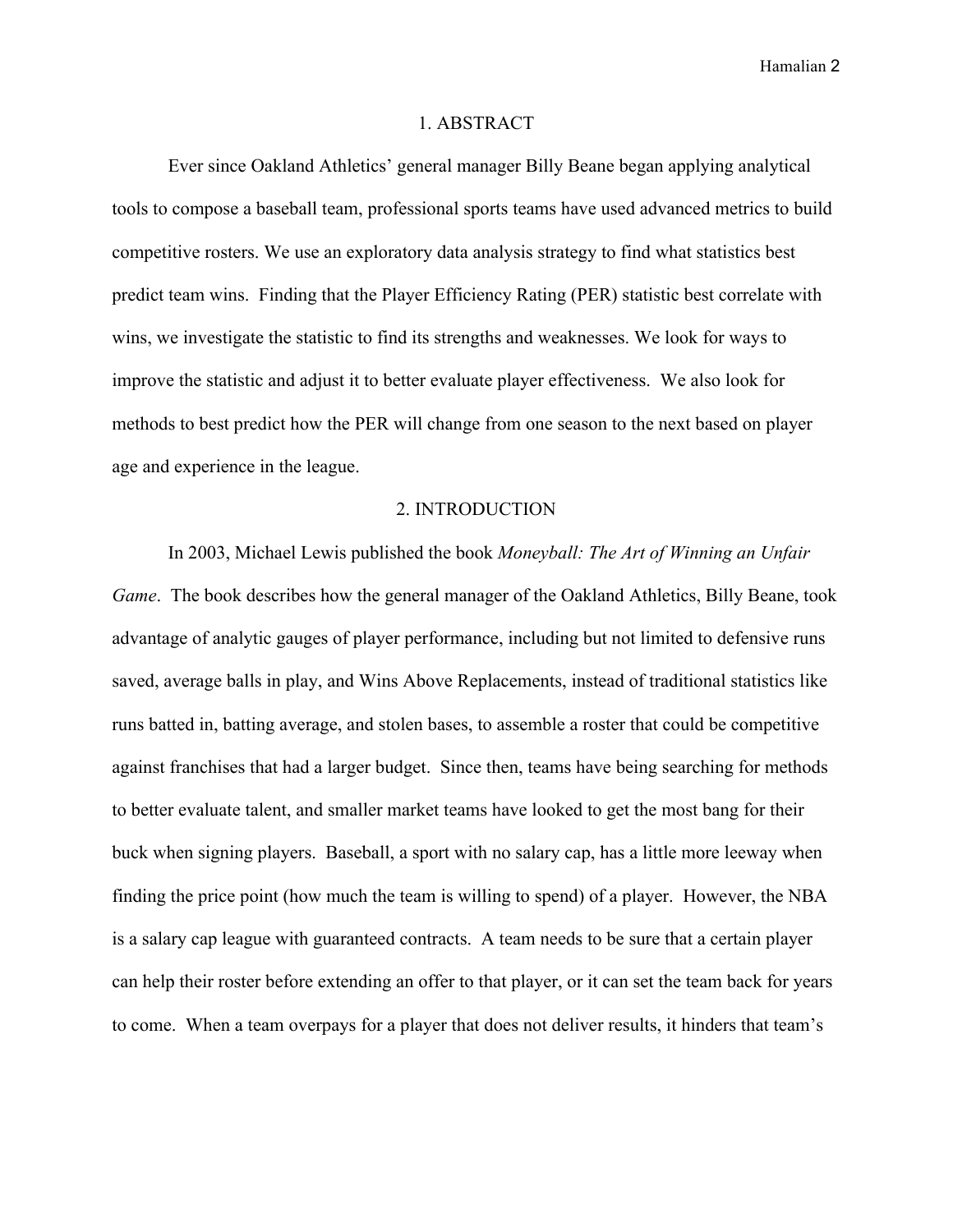ability to sign other free agents that could help the team because the team does not have space within the salary cap.

When analyzing what makes a team successful or unsuccessful, one must consider a litany of information. In basketball, previous research has shown that Player Efficiency Rating is a great indicator for team wins.<sup>5</sup> However, the PER statistic has some flaws, such as certain positions, on average, receiving higher ratings than other positions.

Not only could this new research benefit NBA teams, but also its methods might be applied to a wider category of decision problems, such as the design of successful hiring methods for companies. Every organization has a budget and efficiency allocating funds is key to being successful. As implied by the definition of the word, maximizing value helps a particular entity (whether it is a business, team, or organization, etc.) to achieve maximum success.

### 3. NATURE OF RESEARCH

As previously mentioned, the analytic and quantitative methods of building a professional sports team roster became popularized by Billy Beane, general manager of the Oakland Athletics. Oakland was a smaller market team, and Beane looked for a way to build a competitive roster while keeping the payroll small. Not only did he look at the analytics of a player in terms of how well they played the game, but he also looked at teams that had a high rate of "wins per dollar spent" (WPDS).<sup>1</sup> Essentially, WPDS measures how many wins a team accrues for each dollar spent on player salary. This became a very effective method of building a team as the A's became a consistent playoff team. The method was replicated by teams such as the Tampa Bay Rays and later the Kansas City Royals. While wins per dollar spent is a very powerful tool for smaller market teams in Major League Baseball (a non-salary capped league), it is almost irrelevant in the National Basketball League (NBA). The NBA has a salary cap and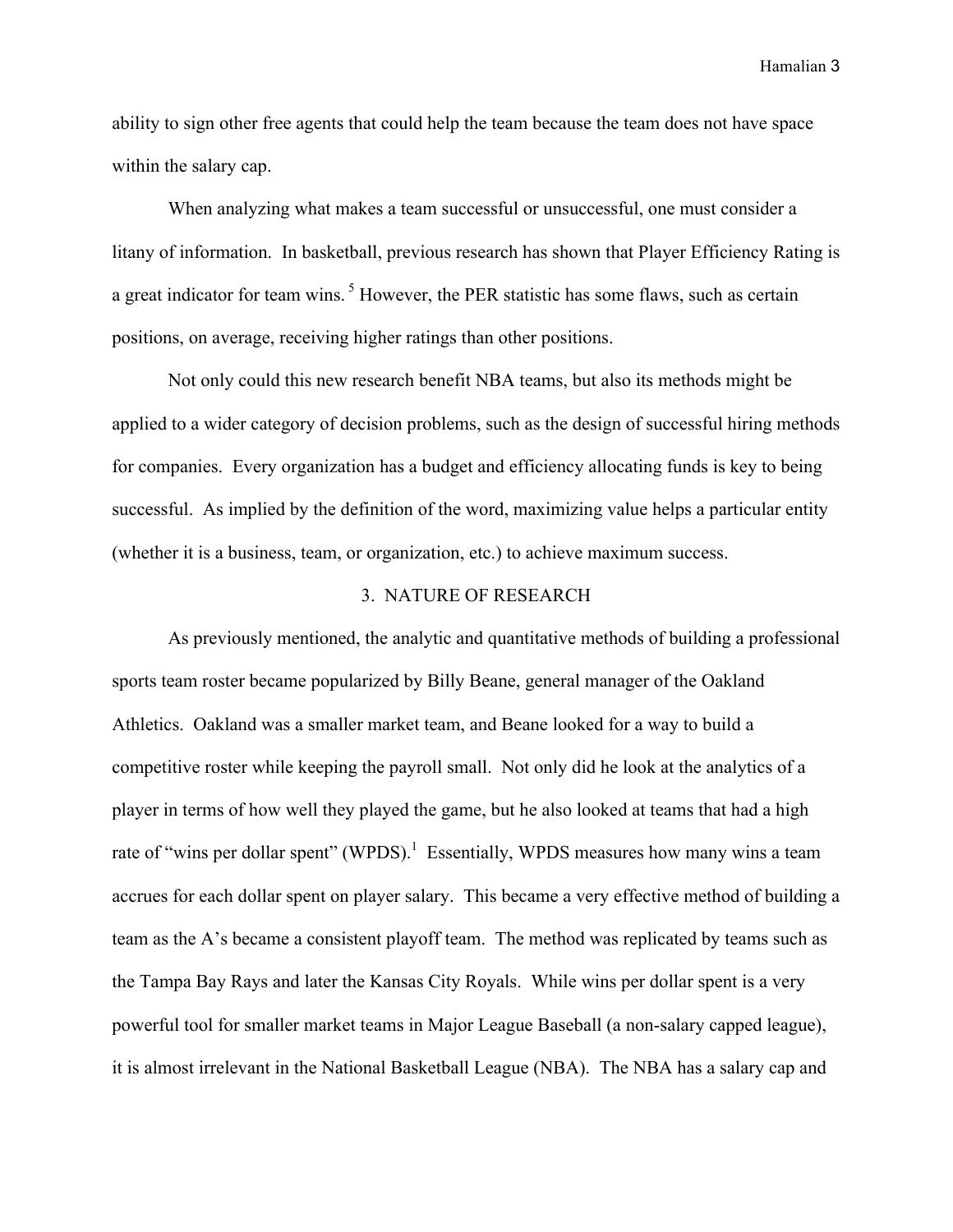teams spend approximately the same amount of money for total player salary, meaning the best teams in the league will naturally have the most wins per dollar spent.

Another attribute of a player that teams consider when deciding whether or not to pursue them is the player's personality. There is certainly something to be said for team chemistry and having players who like one another. It is commonly believed that when players are putting the team's collective success above individual accomplishments, the team will achieve more of their potential than a team of superstars focused on individual accomplishments. We are also aware that a team's mental-toughness is an incredibly important factor in success. Will the team overcome adversity? Will they be able to execute in the final minutes of a close game and come away with a victory? All of these are important factors in a team's success, however, it is beyond the scope of this research to quantify the exact amount of importance that should be placed on those factors. Anecdotally, one can make the argument that a portion of the error we find in the research can be attributed to our lack of knowledge of how chemistry and mental toughness affect success. So, instead of making an attempt to quantify an intangible statistic, we will only focus on the information we can compute using the data available to us.

Our studies continue previous research on the nature of NBA team success and what leads to wins. Previous research showed that the Player Efficiency Rating (PER) was a strong indicator of team success, but we believe the statistic is not as strong as it could be.<sup>5</sup> While the errors in our regressions were small, we believe we can reduce them further. The way we will do this is by taking a deeper look at PER and how the statistic is calculated. We conjecture that there are some flaws in the statistic, leading to aspects such as power forwards and centers having drastically higher ratings on average than other positions. Additionally, variables in the statistic such as adjusting for a team's pace seems unnecessary on a team scale (versus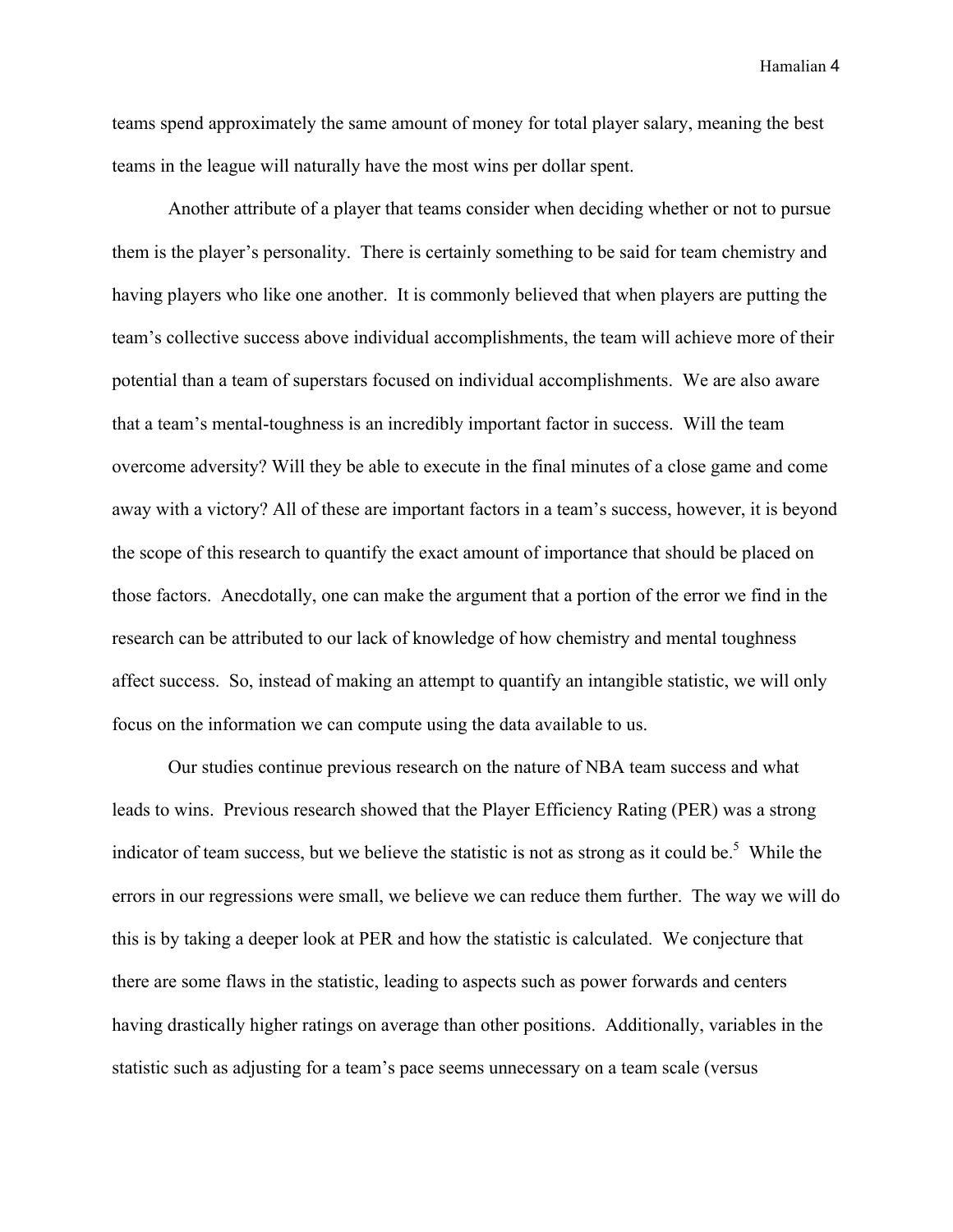comparing individual players, where pace can show what player is more effective per possession), as a team's pace has little to no correlation in predicting team success, which we will explain later.

### 4. WHAT PLAYER EFFICIENCY RATING IS

### AND SOME PROBLEMS WITH THE STATISTIC

Player Efficiency Rating (PER) is a per-minute statistic that essentially quantifies a given player's effectiveness on the court. The league average of PER is set to 15.00, meaning players are measured against others in the league. So, if the average player in 2016 is better than the average player in 1992, then a "good" player in 2016 must be better than a "good" player in 1992.

In addition to the per-minute statistic, PER is also adjusted for pace. Pace is the number of possessions (think opportunities for a player to score, assist, rebound, etc.) a team has in a game. By adjusting for speed and pace, all players are graded on the same scale. To begin to calculate PER, one must start with uPER. uPER stands for Unadjusted Player Efficiency Rating. Before the league average is adjusted to a PER of 15.00, every player has their uPER. The formula for uPER is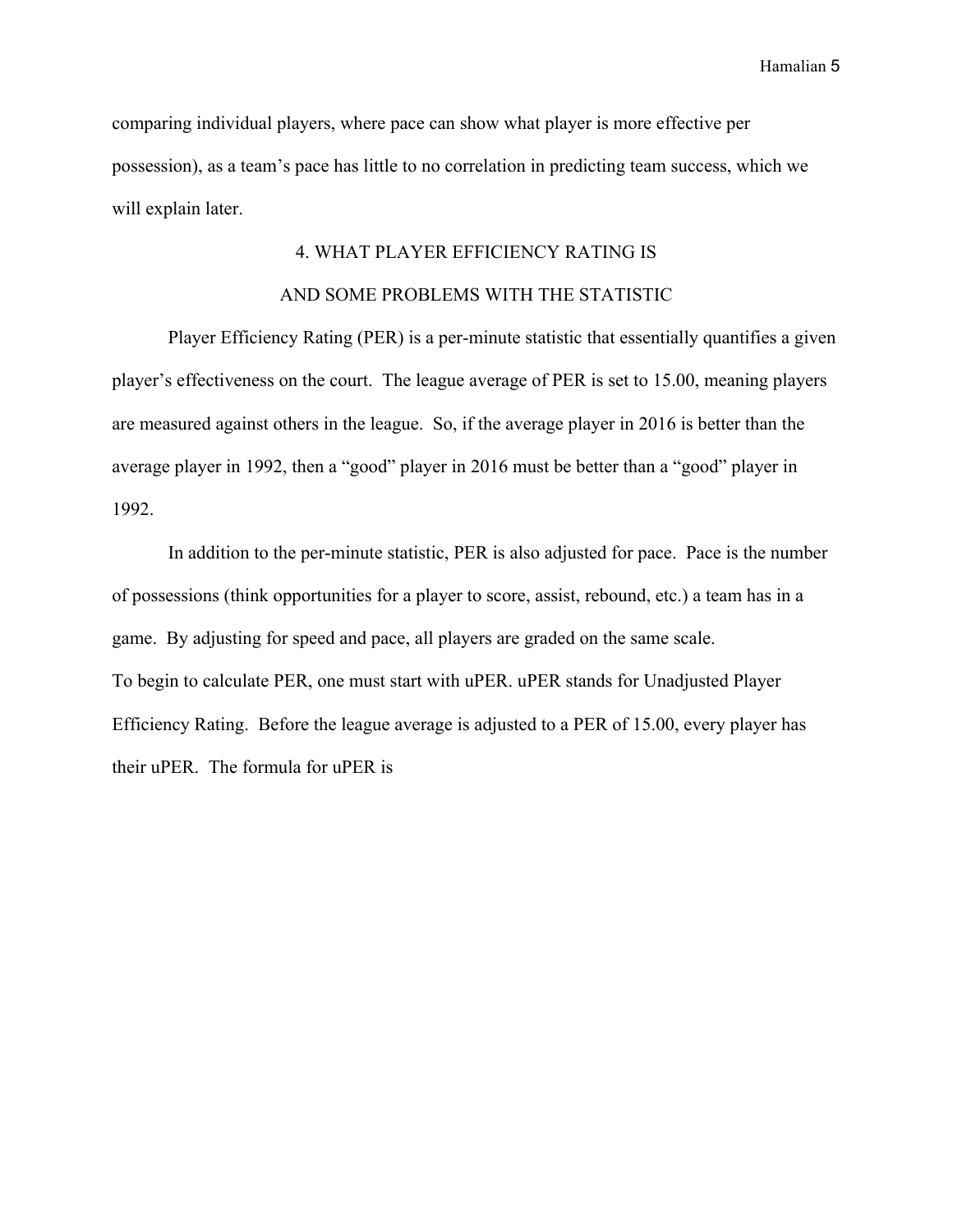$uPER =$ 

### (1/MP)

### \* 3P Made

### +

Value of assist +

Value of field goal relative to league field goals

```
+
```
Value of a free throw

### - Cost of turnover

- Cost of a missed field goal attempt based on league DRB%, because your team loses possession

> - Cost of missed FT, as your team did had a chance to score but did not

+ Value of a defensive rebound, securing a possession for team

+

Value of an offensive rebound, maintaining your team's possession

+ Value of a steal

+

Value of a blocked shot

- Cost of a foul

Where,

Factor =  $(2/3)$  -  $(0.5 *$  (total assists in league / total field goals in league)) /  $(2 *$  (total field goals in league / total free throws in league))

Value of Possession  $(VOP)$  = total points in league / total (approximate) possessions in league DRB% = league's defensive rebound percentage, calculated by

(total defensive rebounds) / (total rebounds)

Value of assist  $= 2/3$  \* total assists

- Value of a field goal =  $(2 \text{factor}^*)$  (total team assists / total team field goals))  $*$  field goals
- Value of free throw = (Total free throws  $*0.5 * (1 + (1 (total team assigns / total team field))$ goals))  $+(2/3)*(total team assigns/total team field goals))$

Cost of turnover  $=$  VOP  $*$  total turnovers

Cost of a missed field goal attempt =  $VOP *$  number of missed shots  $*$  DRB%

Cost of missed free throw =  $VOP* 0.44 * (0.44 + (0.56 * DRB%))*$  missed free throws

Value of defensive rebound =  $VOP * (1 - DRB<sup>o</sup>) *$  total defensive rebounds

Value of offensive rebound =  $VOP * DRB\% *$  total offensive rebounds

Value of a steal =  $VOP *$  total steals

Value of a blocked shot =  $VOP * DRB\% *$  total blocked shots

Cost of a foul =  $VOP$  \* ((league free throws made / league personal fouls committed) - 0.44 \*

(league free throws attempt / league personal fouls committed)\*personal fouls committed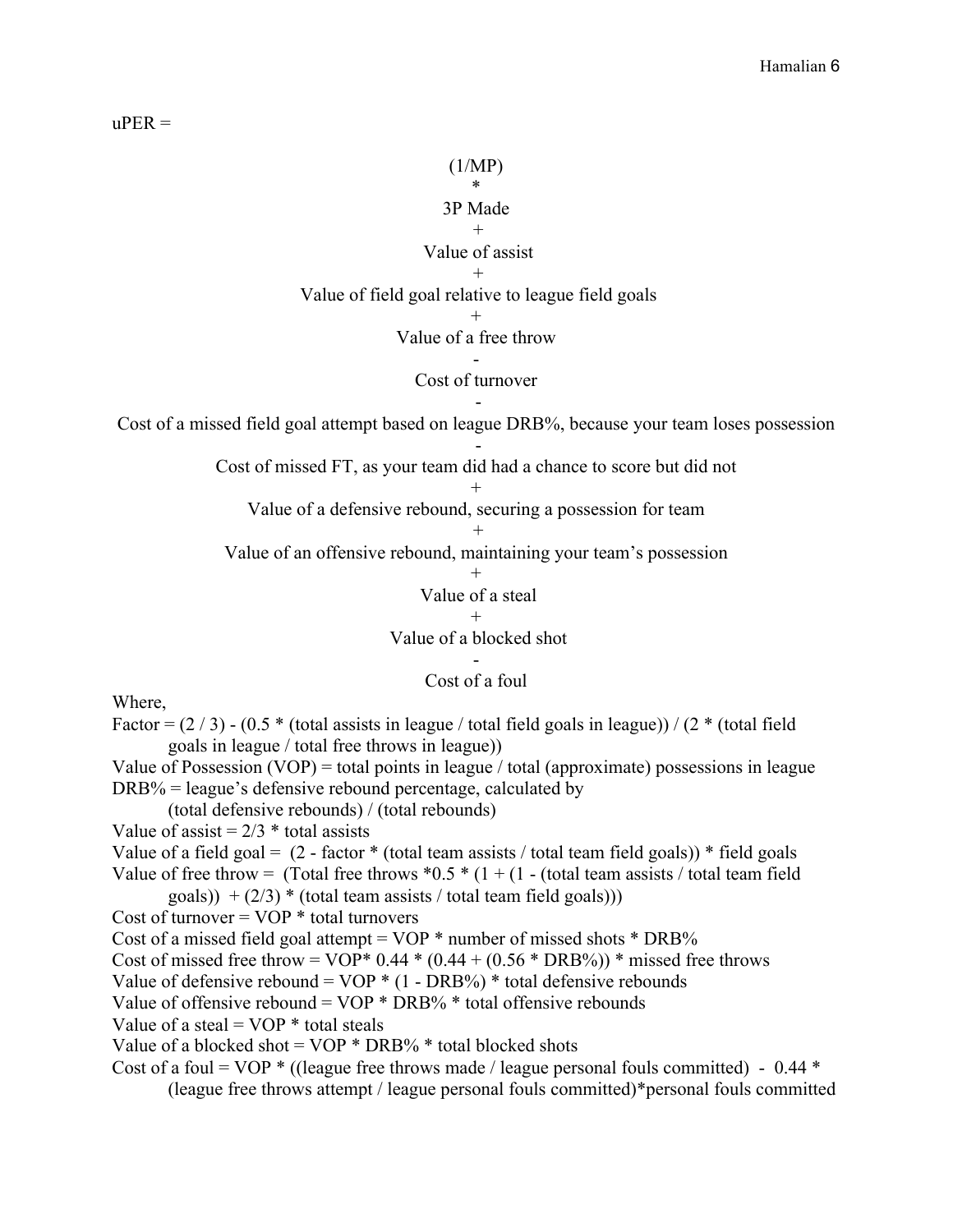Each player is awarded an uPER, and then the PER can be calculated. uPER Pace  $=$  (uPER  $*$  (average league pace/ individual's team pace)  $PER = uPER$  Pace \* (15/avg(uPER Pace) Where

PACE = number of offensive possessions a team has League average uPER= total uPER in league / number of players in league<sup>2</sup>

As we can see, calculating uPER is a long formula. However, after uPER is calculated, PER is fairly easy to calculate as it is simply adjusting the score based on the team pace relative to the league and adjusting uPER to get to a league average of 15.00.

When researching the origins of PER, it seems the inventor of the statistic, John Hollinger, gave weights to values he believed would accurately represented the true strength of a player. It was not evident that he ran any type of regression to weight components of uPER. While the statistic may have been a great indicator of player skill and effectiveness when it was first calculated, the style of play has changed in the NBA and the statistic needs to be reexamined to ensure the weights of components are most accurately rating players according to their contributions on the court.

Immediately, we see a few problems with PER. The first being adjusting for pace. PER is adjusted for team pace, but it is likely a given player does not play at exactly his team's pace. In fact, strategy regarding pace often changes when substitutions are made. Suppose a team has an incredible young point guard. The point guard likes to run the floor and play an up-tempo style of play, so when he is on the floor, the team has a high PACE. However, his backup is a savvy veteran player that works the defense methodically to get his team the best shot. The entire team may have an average pace, but the young point guard will have an inflated PER while the veteran has a deflated PER, because during their time on the court, the team PACE is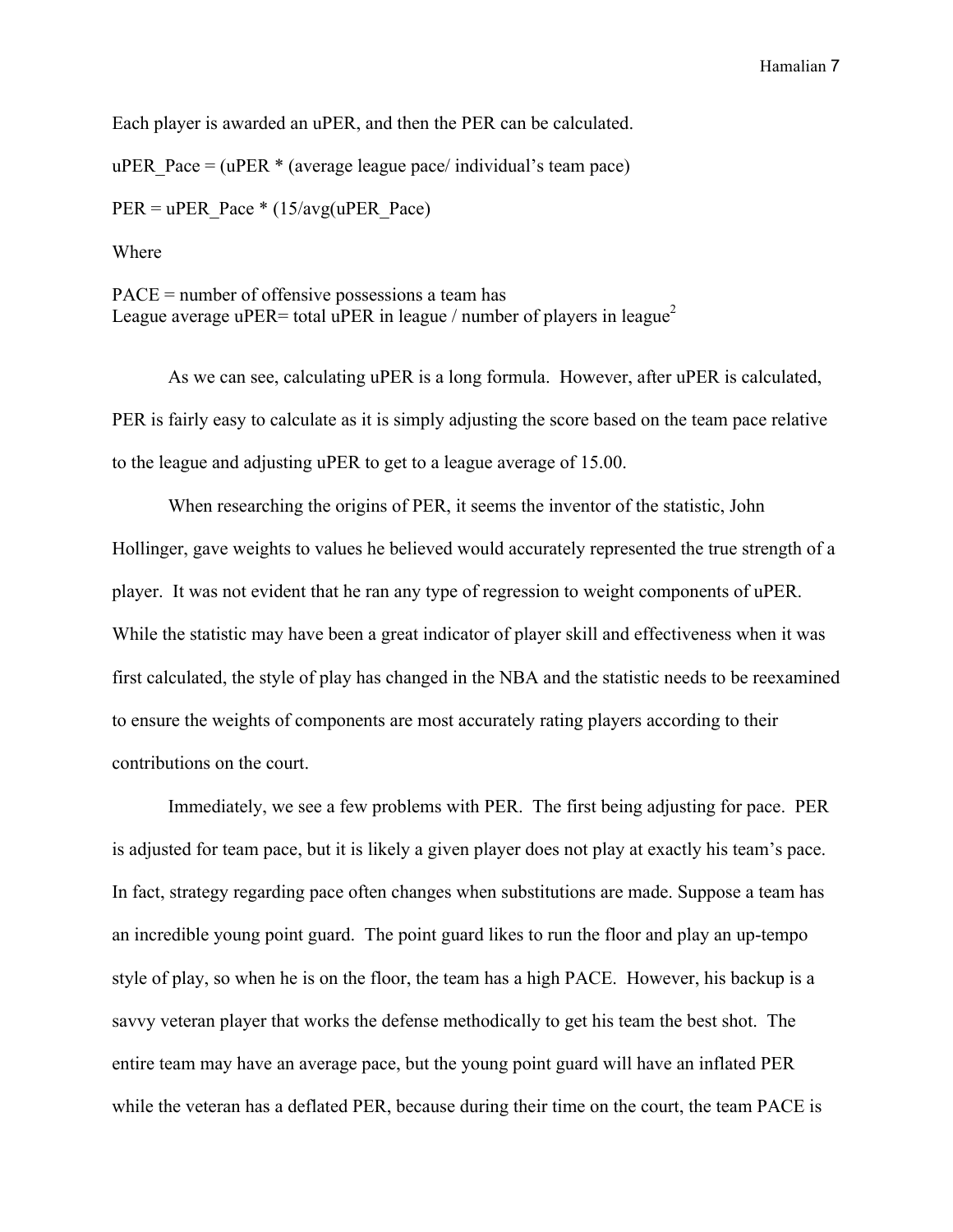dramatically different that the overall team PACE. However, while this may hurt an individual player's PER, for the purpose of our study we will ignore this fact as team pace does not appear to correlate to team success, which we will show later.

Additionally, when looking at PER across position, and not across the league, the average is rarely 15.00. For some reason, power forwards (PF) and centers (C) have a PER higher than point guards (PG), shooting guards (SG), and small forwards (SF). We will discuss possible causes for difference in PER among positions in due time, but for now we simply see this as a potential flaw in PER. As mentioned earlier, the style of play in the NBA has changed and centers and power forwards are no longer considered the most important part of teams.

In the 2013-14 and 2014-15 season, players that played at least 6.09 minutes per game had their PER measured. In that season, the average PER for all players at a given position were as follows,

| $2013 - 14$ : | PG: 14.58 | SG 13.34 | SF 1316 | PF: 15.04 | C: 16.21 |
|---------------|-----------|----------|---------|-----------|----------|
| $2014 - 15$ : | PG: 1479  | SG 1294  | SF 1302 | PF: 1496  | C: 1691  |

With standard deviations,

| $2013 - 14$ : | PG: 406 | SG: 3, 30 | SF 448 | PF: 431 | C: 366  |
|---------------|---------|-----------|--------|---------|---------|
| $2014 - 15$ : | PG: 432 | SG: 3.70  | SF 411 | PF 403  | C: 3.74 |

Additionally, the medians for the seasons were as follows,

| $2013 - 14$ : | PG: 1420 | SG: 13.44 | SF 12.05 | PF: 1420 | $C$ 16.17 |
|---------------|----------|-----------|----------|----------|-----------|
| $2014 - 15$ : | PG: 1392 | SG: 12.36 | SF 12.33 | PF: 1503 | C: 1621   |

As we can see, centers and power forwards tended to have higher averages, as well as a higher median PER. Two different measures of central tendency give similar results, which suggest there is some real phenomena occurring which rates centers and power forwards higher than other positions. We will attempt to adjust the weights of certain variables to give a more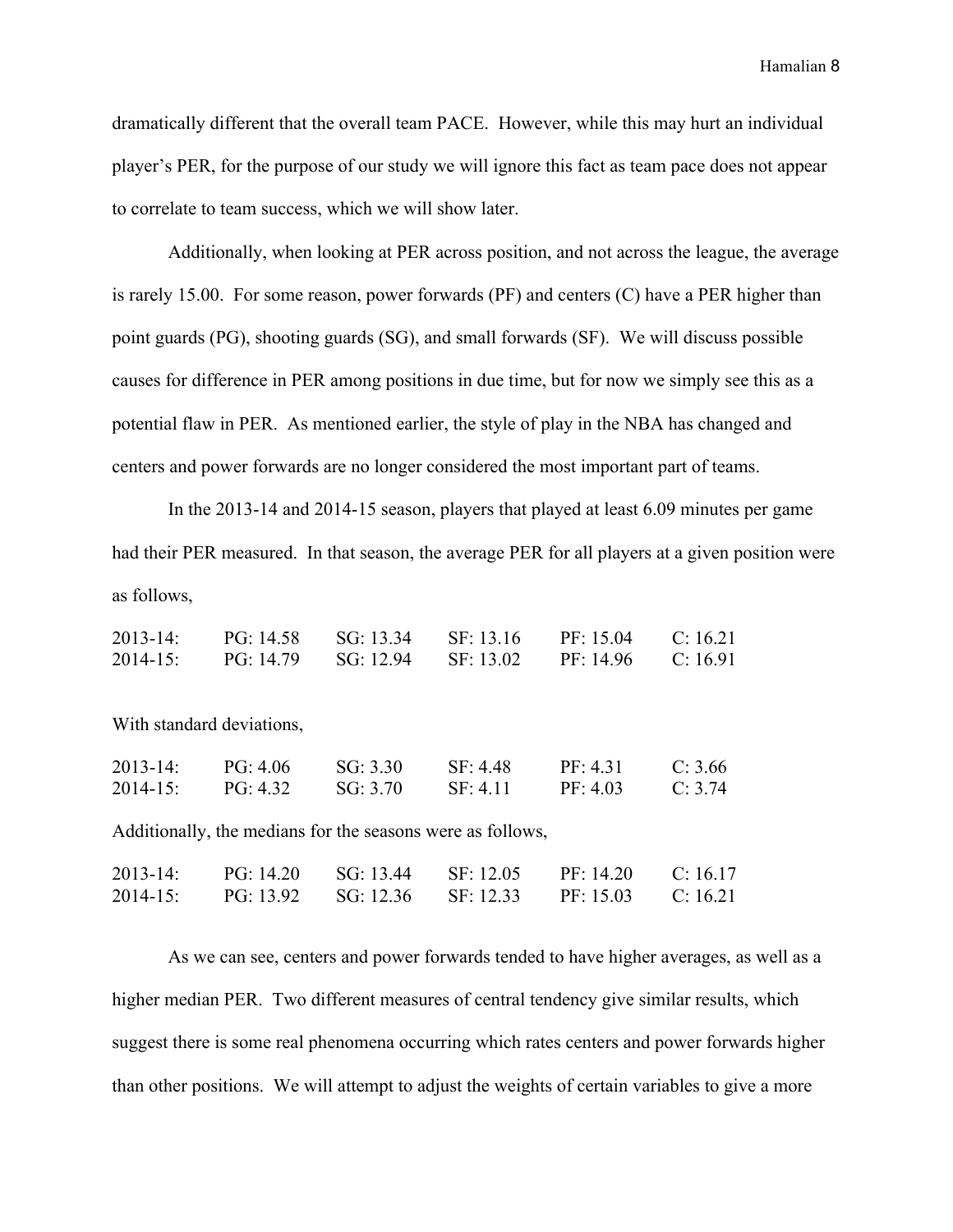level distribution of PER across different positions. While this research looks at making the PER statistic more evenly distributed across positions, we acknowledge some would like to use different weights for different positions, and set each position average to 15.00. This would compare players against their own position, which some might find more desirable. However, we choose to evaluate all players together as our main goal is to use PER and predict team wins, and winning involves contributions from all positions working together.

A final issue with the statistic is that it does not appropriately capture a player's defensive impact on the game. The only pure defensive statistics measured by PER are steals and blocks, and defensive rebounds are in part a defensive statistic. However, there is much more that goes into defense than simply steals and blocked shots. In a previous study done by Franks, Miller, Bornn, and Goldberry, the authors argue that there are quantitative ways to measure a player's effectiveness defensively beyond simply blocks and steals.<sup>4</sup> The study looked at data that measured how frequently an opponent attempted a shot against a defensive player, as well as how frequently the opponent scored on the defender. While this research can be extremely informative and give us great results, we chose to ignore the findings for this particular research into PER, but acknowledge that using this information in future research may provide us with better results.

### 5. METHODS

We continue the research we performed in the ATP Summer Research Program. During the research program, we discovered that PER was a great predictor of wins, but also that the statistic fell short in some areas. One of the big flaws with the statistic is that when it ranked players, though the league average was set to 15.00, centers and power forwards consistently out-rated other positions. Our main goal will be to try to adjust certain variables in the formula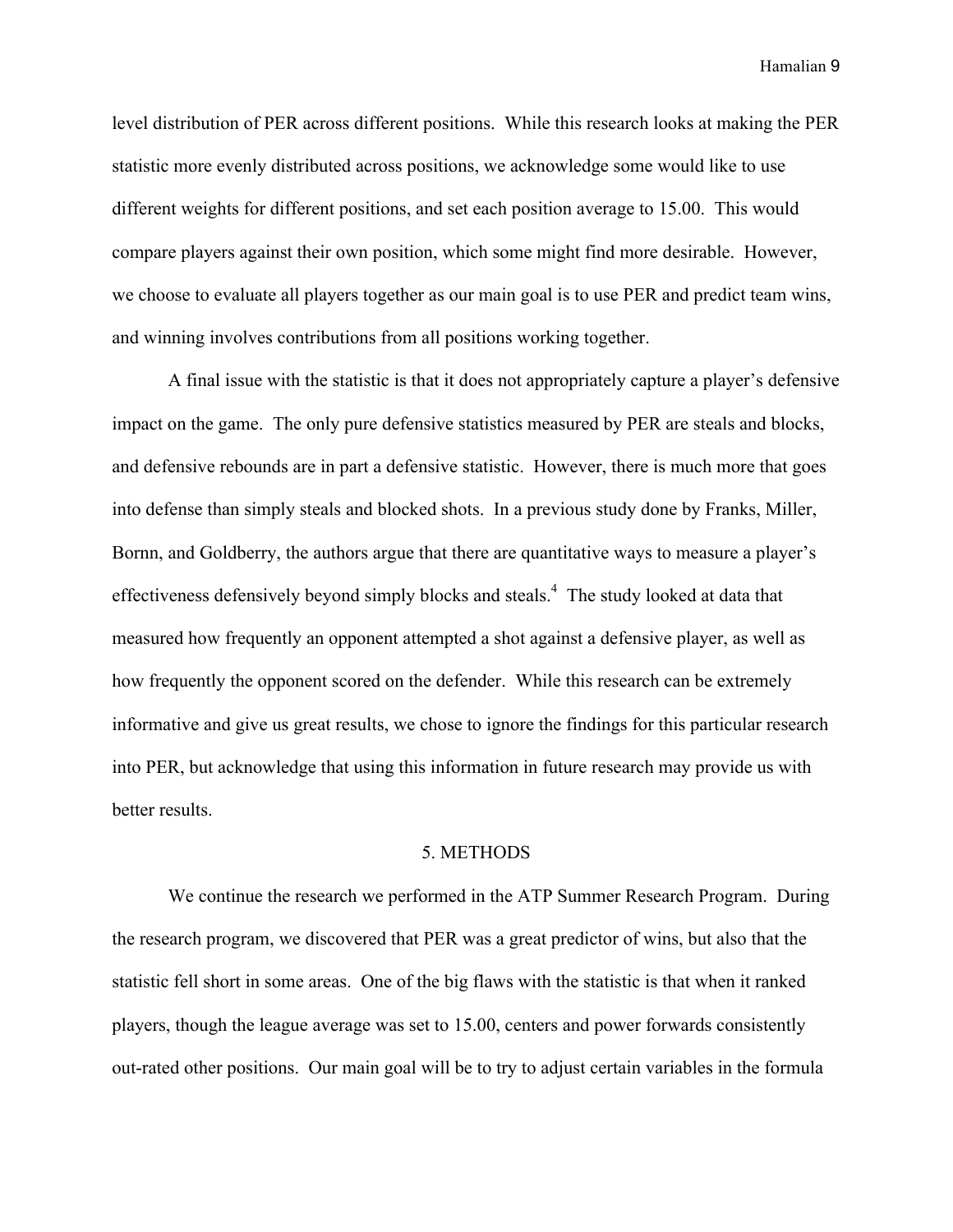that calculates PER in order to make the statistic give more uniform ratings across positions. This will require an exploratory analysis approach.

One of the weaknesses of PER is that centers and power forwards, on average score higher than PG, SG, and small forwards. However, though all positions are important, today's NBA game places less importance on a dominant post player and many analysts would agree that the inside game in the NBA is a dying art. In an article published for the Atlantic, Kevin Fixler argues NBA centers are disappearing and post play has seen a dramatic decline in recent years. He argues that the play of guards and small forwards have dramatically increased. So why, if post play is not very strong, do post players, on average rank higher in PER? We believe this is due to the relative weighting scales for the statistics.

In examining the 2013-14 season, centers and power forwards had an average PER above 16, while point guards, shooting guards, and small forwards were all below the league average of 15. In order to correct this, we adjust the relative weights of particular statistics and try to even out the average so all 5 positions score relatively the same. As stated earlier, guards and small forwards are now the more dominant players in the NBA. From 1993-2004, only three times did a non-post player win the MVP award (Michael Jordan twice and Allen Iverson). When the PER was developed, centers did play an important role in team success. However, since 2004, no traditional low-post player has won an MVP award. Because modern basketball is changing, it is necessary to adjust the PER formula to accurately represent the current NBA.

Another negative aspect of PER is when it adjusts for team pace. While it is understandable to want to level the field when it comes to the opportunity to contribute to team success, statistics show that there is no correlation between team pace and wins. In the 2013-14 and 2015-16 seasons, teams that played at a relatively slower pace tended to be more successful.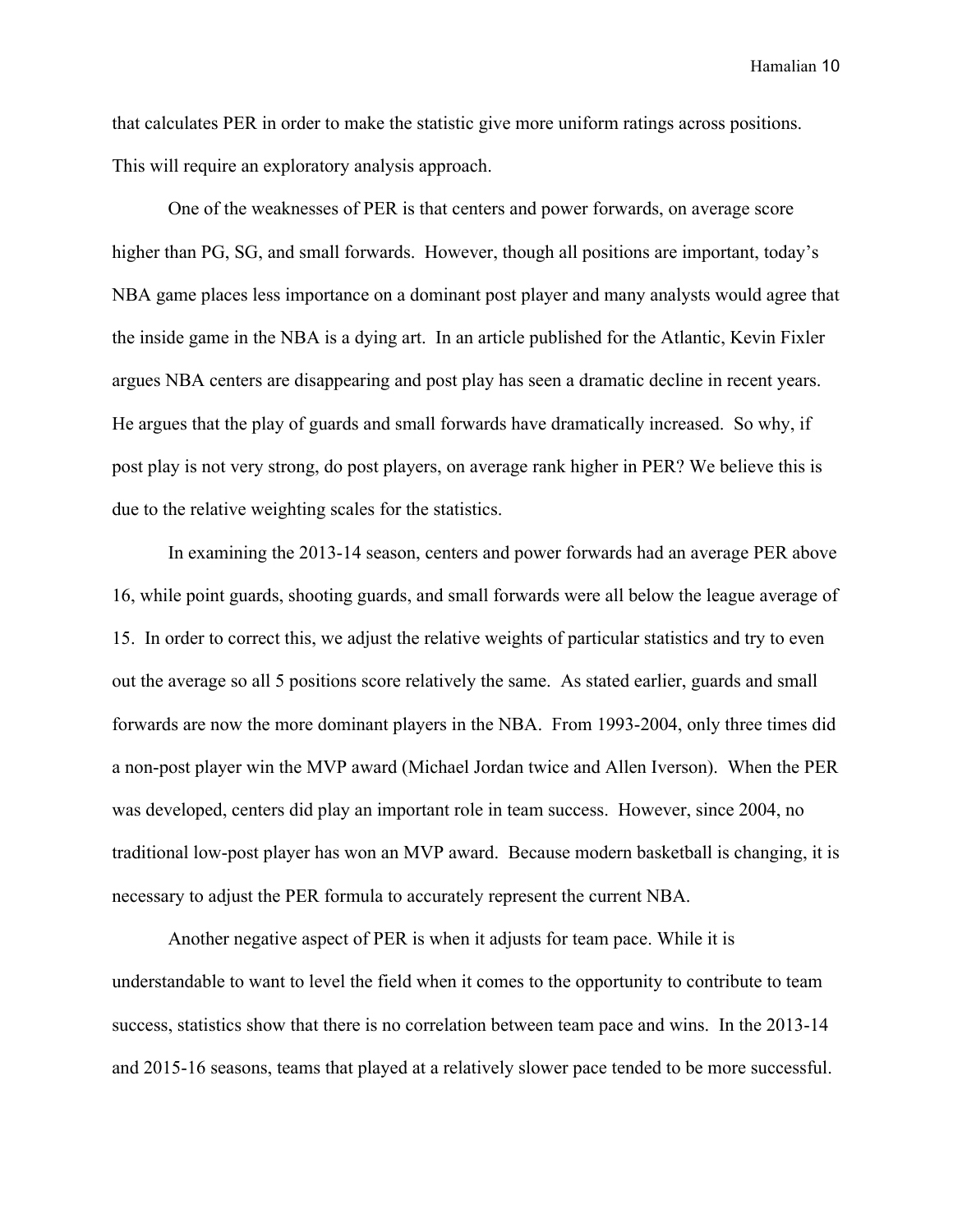However, in the 2014-15 season, teams that played at a quicker pace tended to be more successful. Because of this, we believe including pace in the PER statistic is overcomplicating and over-standardizing the statistic.

### 6. RESULTS

In looking at the 2013-14 season, ignoring the pace ratio in the PER equation, point guards and shooting guards had an average PER of 14.57 and 14.09 respectively. Small forwards were 13.68 while power forwards and centers had a PER of 16.5 and 16.44. The standard deviation of these scores was 1.33. However, when we made a slight adjustment to PER by weighting assists 50% more and 3 point shots 30% more (to adjust for guards), we saw the PER levels go to 16.12 for PG, 14.40 for SG, 13.56 for SF, 15.58 for PF and 15.15 for C. This brought the standard deviation between the 5 positions to 1.00. We then increased the cost of turnovers, by a factor of 10% and got the following results.

|                        | PG    | SG    | <b>SF</b> | PF    | $\mathcal{C}$ | Standard<br>Deviation |
|------------------------|-------|-------|-----------|-------|---------------|-----------------------|
| Standard<br><b>PER</b> | 14.57 | 14.09 | 13.68     | 16.50 | 16.44         | 1.33                  |
| Modified<br><b>PER</b> | 16.06 | 14.45 | 13.56     | 15.59 | 15.11         | 0.98                  |

At this point, one might question why these were the two variables we chose to adjust, and why we chose to adjust by the factors that we did. We begin by explaining why assists were increased by 50%. In the PER formula, rebounds are given almost a full VOP. This is because a defensive rebound ends the possession for the opponent and an offensive rebound continues the possession for a player's team. Centers and power forwards are typically the tallest players on the court and play the closest to the basket. They tend to get more rebound when compared to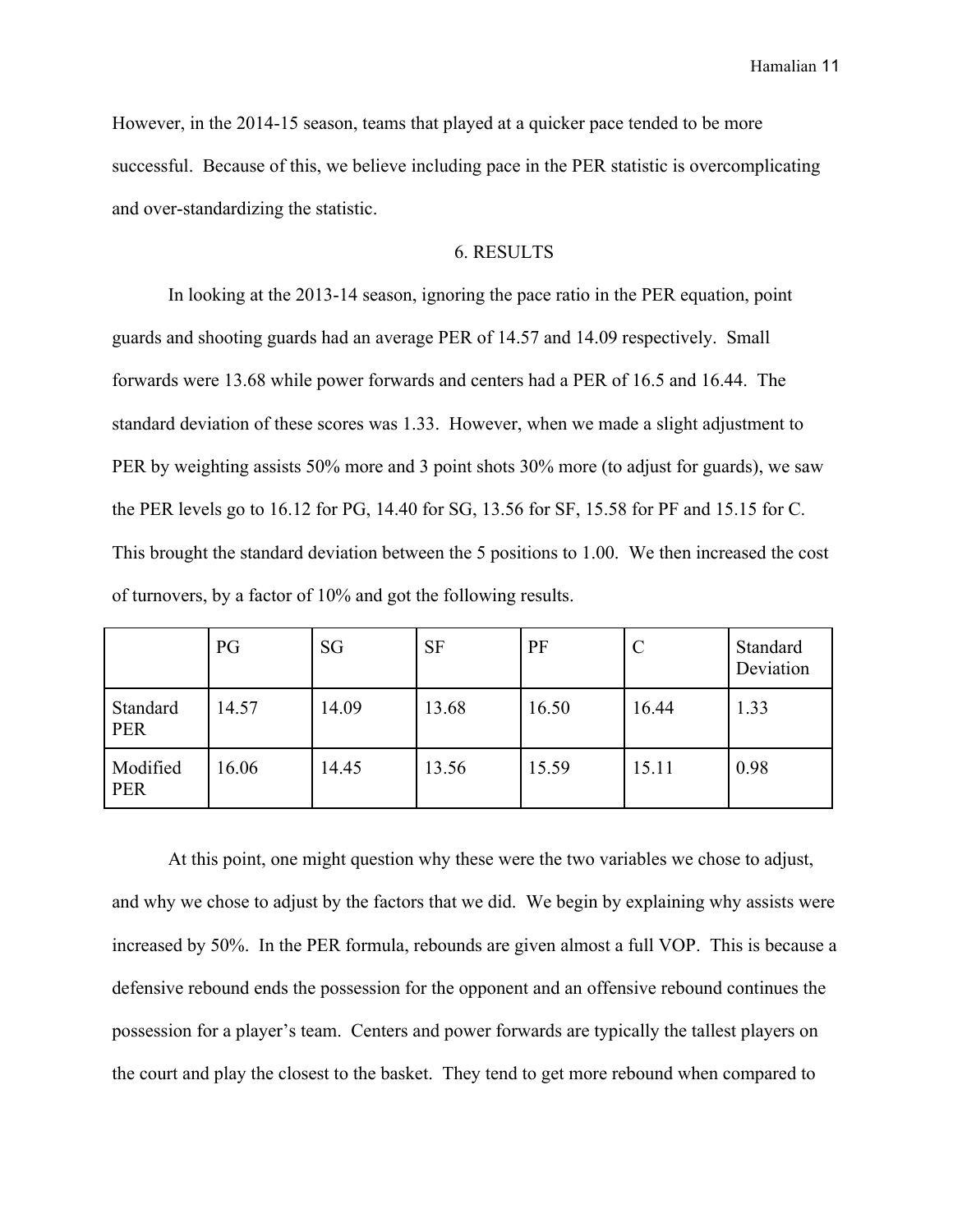point guards, shooting guards, and small forwards. In the 2013-14 season, the average rebounds per minute across the position were as follows

| Point Guard |      | Shooting Guards   Small Forwards   Power Forwards   Centers |      |      |
|-------------|------|-------------------------------------------------------------|------|------|
| .107        | .121 | .168                                                        | .248 | .296 |

As we can see from the table, centers rebound at nearly three times the rate of Guards and twice as often as small forwards, while power forwards also rebound at over twice the rate of guards and 1.5 times as frequently as small forwards. We assert this is one reason why C's and PF's tend to have higher PERs. In fact, if we calculate PER for the 2013-14 season without considering individual rebounds a player gathers, we find a dramatically different PERs across positions. The results are as follows.

|            | PG      | SG      | <b>SF</b> | PF      |         |
|------------|---------|---------|-----------|---------|---------|
| <b>PER</b> | 18.31   | 14.24   | 12.96     | 14.90   | 13.79   |
| Change     | $+3.74$ | $+.156$ | $-.72$    | $-1.60$ | $-2.65$ |

This shows us that rebounds dramatically influence individual PER. While we recognize the importance of rebounds, rebounds occur at approximately twice the rate of assists, explaining why players that accrue rebounds at a higher rate have a much higher PER. Because assists happen less frequently, their relative importance is increased. Another way to understand the value of an assist compared to a rebound is to think about the very definition of a rebound. After a missed shot, somebody will secure a rebound. Essentially, a rebound HAS to happen (unless the ball goes out of bounds on a missed shot attempt, which is very infrequent). However, made shots do not necessarily imply an assist. Assists do NOT have to happen, but rebounds do. In the 2013-2014 season, there were 101,689 total rebounds, compared to 52,226 assists. In the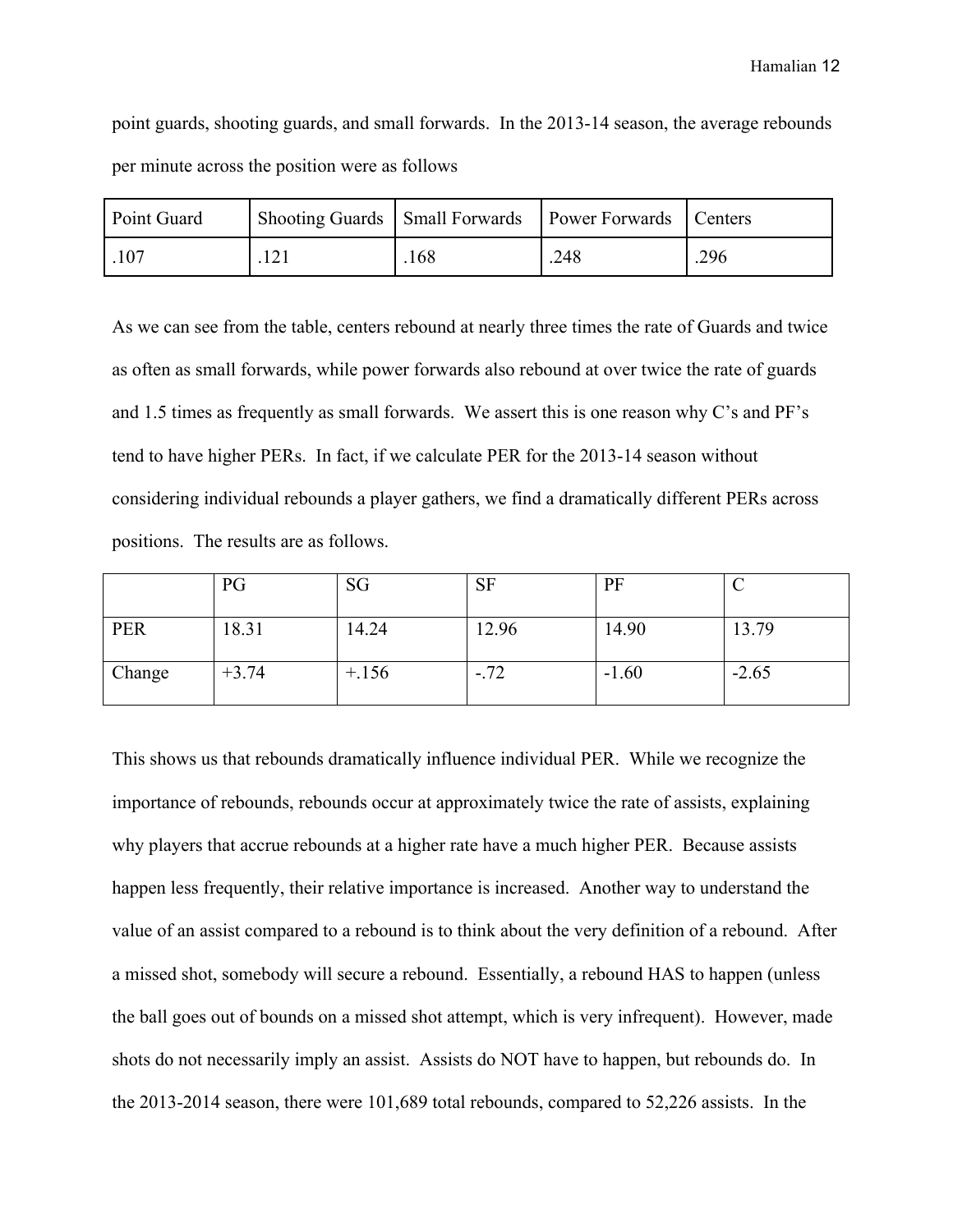2014-15 season, there were 106,502 total rebounds to 54,190 assists. By its very definition, an assist is a pass that directly leads to a score. Because an assist has a direct impact on a team's ability to score and thus win the game, we believe it should play a more important role in determining an individual's PER. Additionally, guards and small forwards tend to have higher assists than power forwards and centers. In 2013-14, the average assists per minute were as follows

| Point Guard |      | Shooting Guards   Small Forwards   Power Forwards   Centers |      |      |
|-------------|------|-------------------------------------------------------------|------|------|
| .165        | .082 | .071                                                        | .053 | .051 |

The table shows that on average, point guards record assists at 3 times the rate of power forwards and centers. Shooting guards and small forwards also record assists at approximately 1.5 times the rate. By giving more value to assists, we are able to level PER across positions.

Additionally, we believe 3-Point field goals were undervalued in the PER formula. The NBA is evolving and more emphasis is placed on teams that can shoot the 3-ball effectively. It is difficult to quantitatively evaluate the exact impact of 3-point field goals, but we can qualitatively see it gives teams an advantage. With that said, plotting team wins for over the past three seasons (2013-14, 2014-15, 2015-16) against 3-point shots made and 3-point shooting percentage, we do see some positive correlation between the deep-ball and wins.

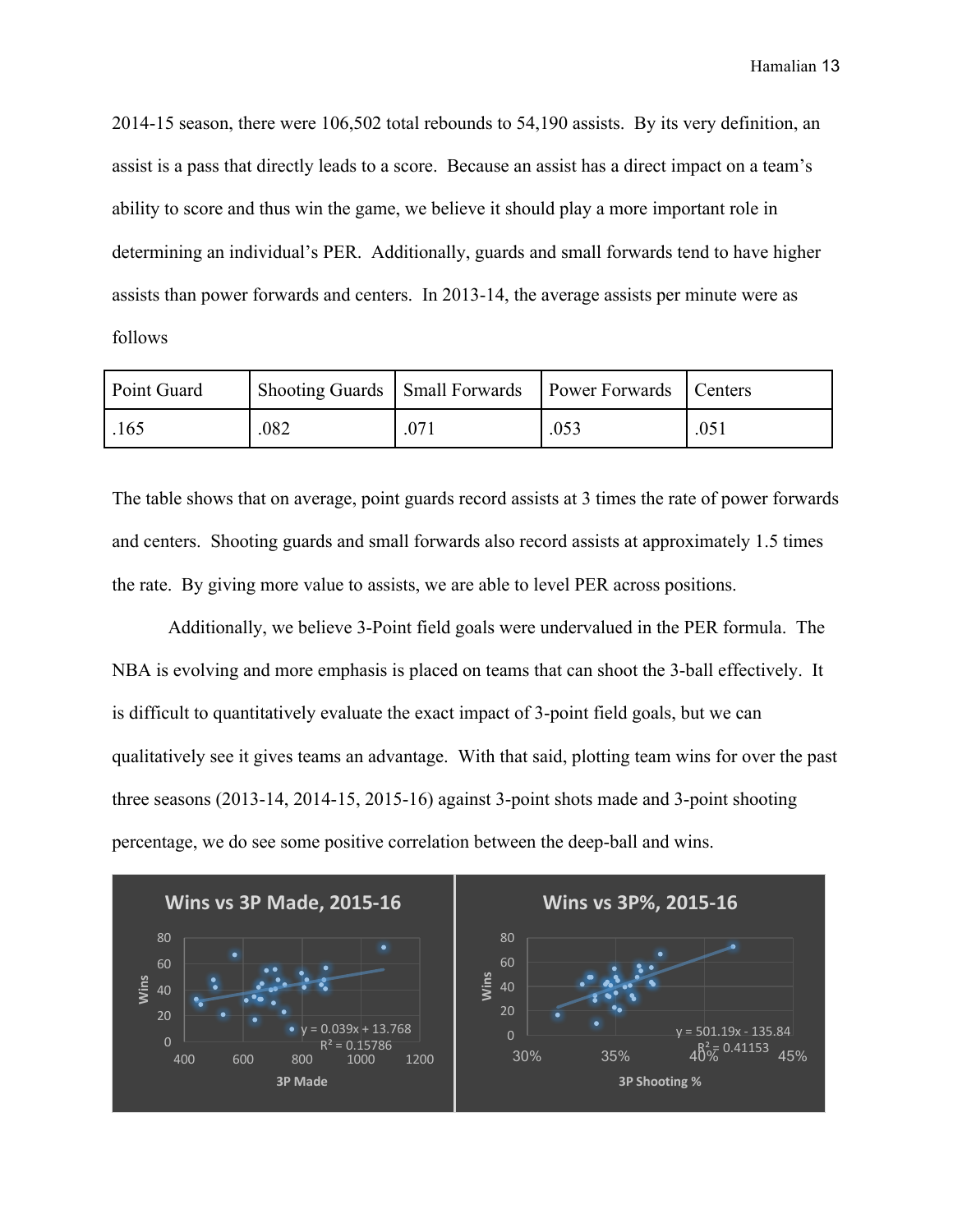The ability to shoot well has a greater impact than just the points added in the shot. Good threepoint shooters do something called "stretch-the-floor." We can see that shooting percentage gives a much stronger correlation than simply making three-point shots. The R-value for threes made is around .4, while three-point percentage is roughly .65. Essentially, stretching the floor means the defense has to play further away from the basket in order to cover the shooter, which opens up more lanes to penetrate for teammates of the shooter and gives post players more room to operate. The more shooters a team has on the court, the more space (relative distance from one defender to the next) is created for the team offensively because the defense is further away from the basket covering these shooters which tends to lead to more efficient offensive play. An article on offensive theory states,

"The most valuable commodity in any offense is space. Proper spacing provides operating room for offensive players, good opportunities for screening and allows you to control matchups. In addition, good spacing forces the defense to make decisions and adjustments that are contrary to good defense. It limits help possibilities, creates bad matchups and switches and allows time for the offense to study the floor when making decisions." 8

Guards and small forwards tend to be better shooters than centers and power forwards. In 2013- 14, average 3-point field goals made per minute were as follows

| Point Guard |       | Shooting Guards   Small Forwards   Power Forwards   Centers |       |       |
|-------------|-------|-------------------------------------------------------------|-------|-------|
| .0412       | .0490 | .0386                                                       | .0164 | .0026 |

The table shows us that the players making the three-point shots are the PG, SG, and SF.

By giving more weight to 3-point field goals, we again we able to make a more uniform distribution of PER among different positions, as well as more accurately showing a real contribution for team success.

There is one more change we believe we must make in order to get a PER that more accurately shows how a player contributes to team wins, which is an adjustment for turnovers.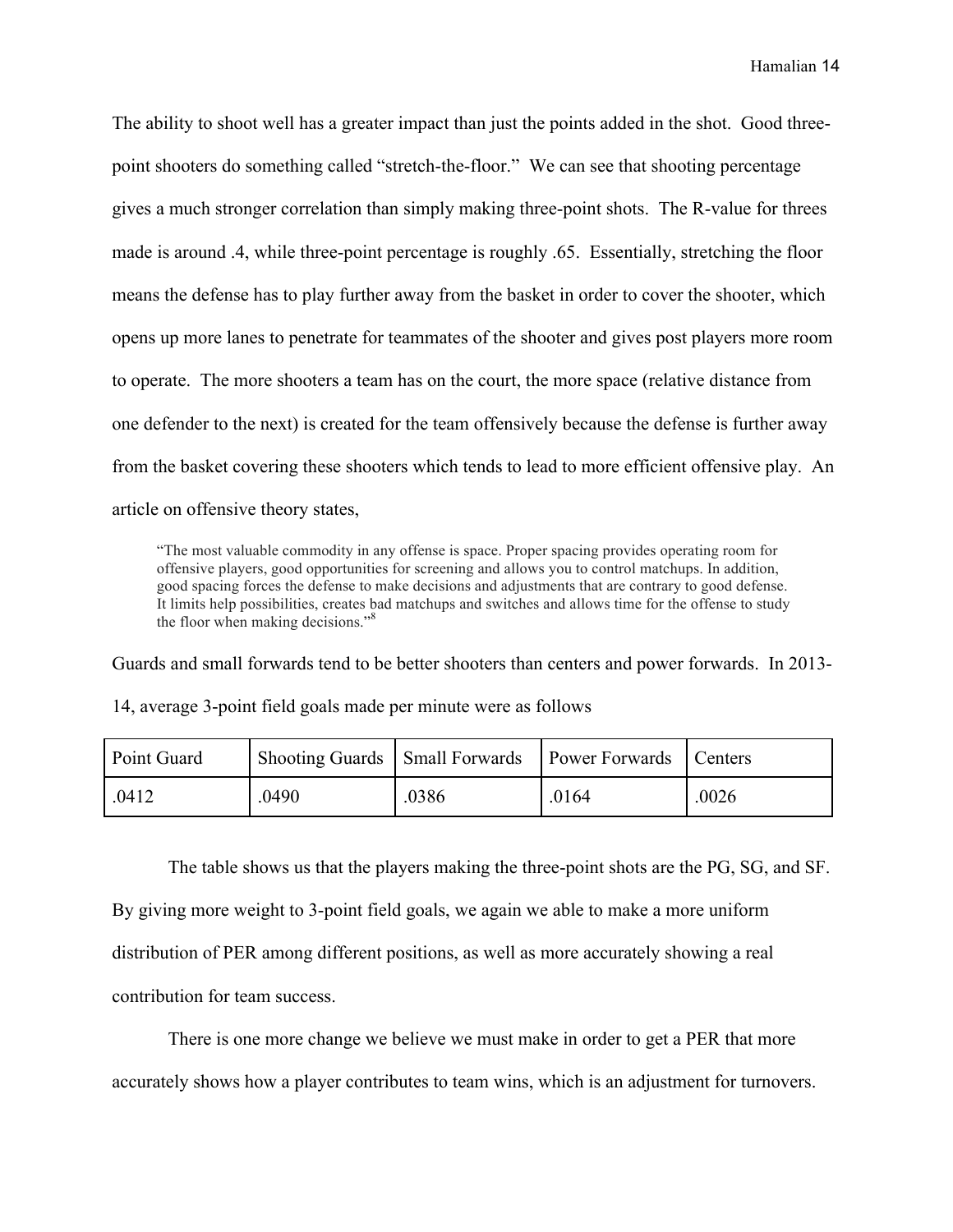In the current PER formula, turnovers only hurt the rating because it considers a turnover a loss of team possession. However, a turnover is much more than a loss of team possession, as you give the ball back to your opponent. There are two kinds of turnovers, dead-ball and live-ball turnovers. A dead-ball turnover occurs when the offensive team commits a foul or a violation (such as traveling or throwing the ball out of bounds). A dead-ball turnover allows for a team to reset their defense and play as they normally would. A live-ball turnover occurs when a player simply loses possession of the ball and the defending team gains possession without a stoppage in play. Live ball turnovers are more costly for a team as they allow their opponent to have the ball in what is called "transition," where they are more likely to get an open shot or a layup because the other team was unable to properly set up their defense. According to a website called inpredictable.com, between the 2011 and 2015 NBA seasons, the VOP of a possession after a live-ball turnover is roughly 1.194, whereas a dead ball turnover is only .986. Additionally, live ball turnovers account for roughly 60% of a team's turnovers.<sup>3</sup>

In our study, we are looking at the 2013-14 NBA season, where the league VOP was 1.047. Recall that a live-ball turnover gave the opposing a VOP of 1.194. This means s live-ball turnover adds approximately .15 VOP (difference of 1.194 and 1.047) to opposing teams. In the 2013-14 season, live ball turnovers accounted for 65% of team turnovers. This means on average, a turnover gave the opposing approximately a better VOP by .1, calculated .65 \* .15. This added .1 in VOP means the opposing team will score approximate 10% more frequently (as VOP is approximately 1) as a result of a turnover, so we adjust the cost of a turnover by 10%, as it improved the other team's chance to score by roughly that much. This is our final adjustment to the PER formula.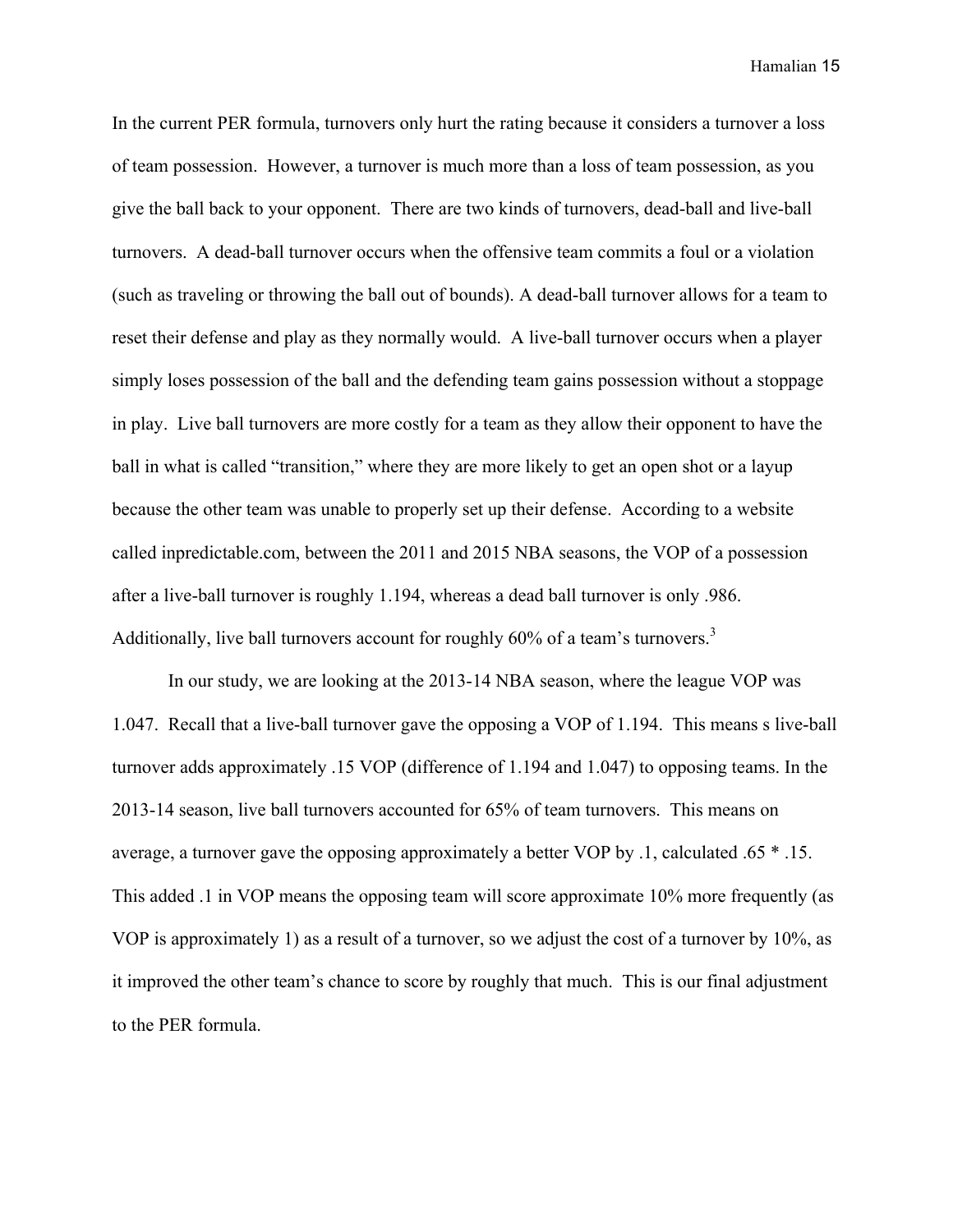Our next step is to take our new PERs and test them against team wins in order to see how well they work as predictors of team success. In previous research, we examined the top player PER overall, top 2 players overall, and top 3, 5 and 7 players based on minutes played. When we made the decision to differentiate between overall ratings and minutes played, we did so because we believe it gives the most accurate portrayal of a team. Frequently, the best player on a team will not play the most minutes, even though they make the most contributions. For this reason, we wanted to look at the top player and top 2 player PER. However, after the two best players, we believe that time on the court is a better indicator of a player's true value to a team. This is because the top two players are consistently accumulate the top 3 minutes on their team, and more time on the court means the player has more impact on the result of games. Because PER is a per-minute statistic, sometimes players that come in only a few minutes occasionally, or only play in "garbage time" (end of game when the score is not close), their own PER can be inflated even though they did not contribute much to team success. Previously we found,

Top player PER, regression of best-fit was Wins =  $42.005\ln(\text{PER})$  - 88.235 with an R<sup>2</sup> = 0.2394. Top two player PER we had Wins =  $55.317\text{ln(PER)}$  - 163.3 with an R<sup>2</sup> = 0.2976. Cumulative 3 Player PER- Wins =  $78.52\text{ln(PER)}$  - 268.49 with an R<sup>2</sup> = 0.6323. Cumulative 5 Player PER- Wins =  $90.481\text{ln(PER)}$  - 355.98 with an R<sup>2</sup> = 0.4443. Cumulative 7 Player PER- Wins =  $124.31\text{ln(PER)}$  - 540.94 with an R<sup>2</sup> = 0.551. Where the  $\mathbb{R}^2$  value is the percentage of the response variable (i.e. wins) that is explained by our regression. We see that, generally, as we add more players to our model, the  $R^2$  value increases. However, it is worth noting the 3-player cumulative PER has the best regression model. This suggests that having a strong three players is incredibly important in the NBA. After having a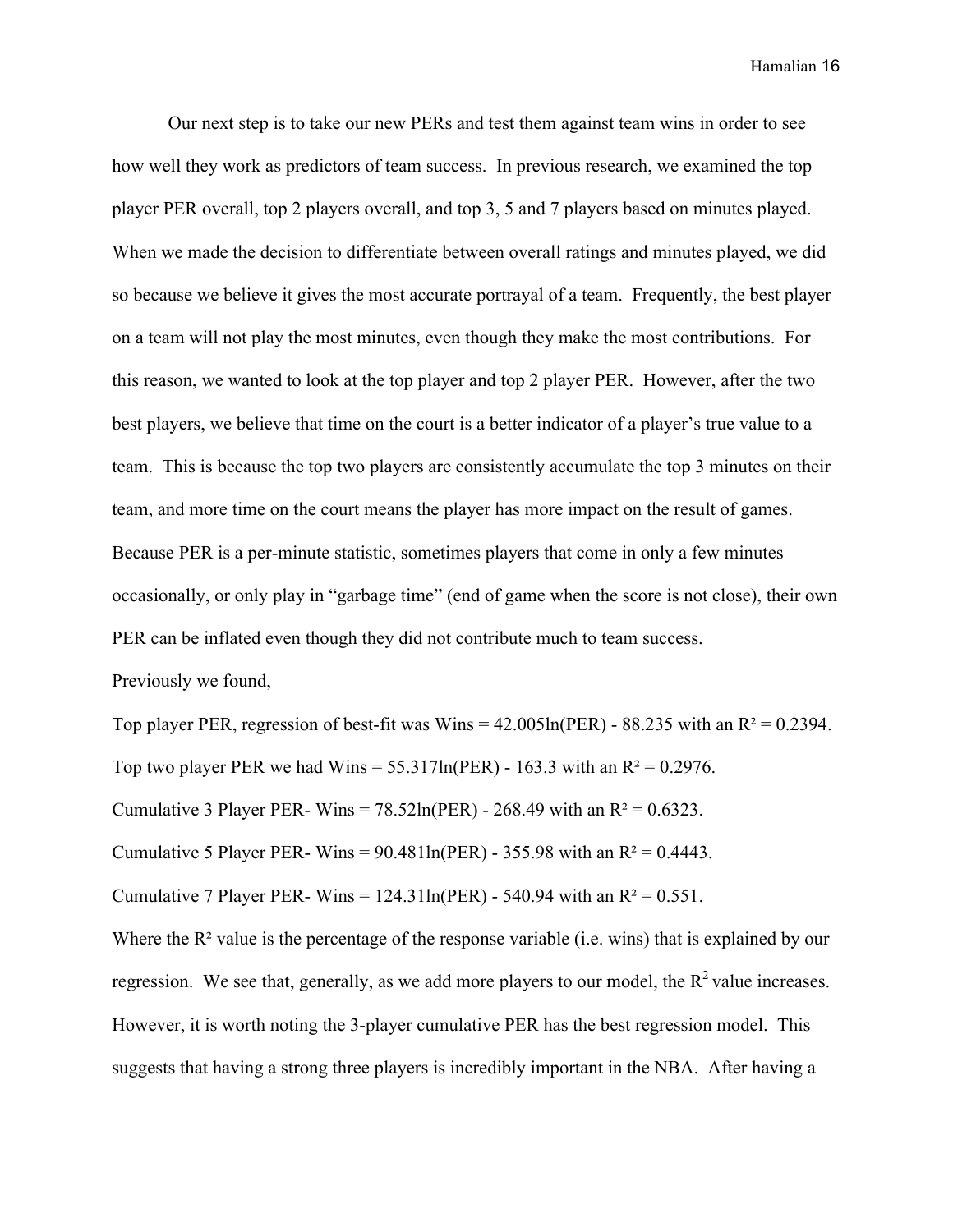solid core of three players, teams should then focus on their depth (number of quality players) to best increase their chances for success. Additionally, we can infer that have a many slightly

above average players tend to lead to more success than one or two superstar players.

Our modified PER vs. Wins shows:

Top Player PER- Wins =  $47.689\ln(PER)$  - 112.45 with an R<sup>2</sup> = 0.3748.

Top 2 Player PER- Wins =  $61.631\text{ln(PER)}$  - 194.97 with an R<sup>2</sup> = 0.357.

Cumulative 3 Player PER- Wins =  $68.521 \text{ln}(PER)$  - 241.22 with an  $R^2 = 0.4217$ .

Cumulative 5 Player PER- Wins =  $79.209$ ln(PER) - 319.15 with an R<sup>2</sup> = 0.3662.

Cumulative 7 Player PER- Wins =  $102.99 \text{ln}(\text{PER})$  -  $457.21$  with an  $\text{R}^2 = 0.3861$ .

The following graphs show the two results with PER. The standard PER is on the left, while our modified PER is on the right.

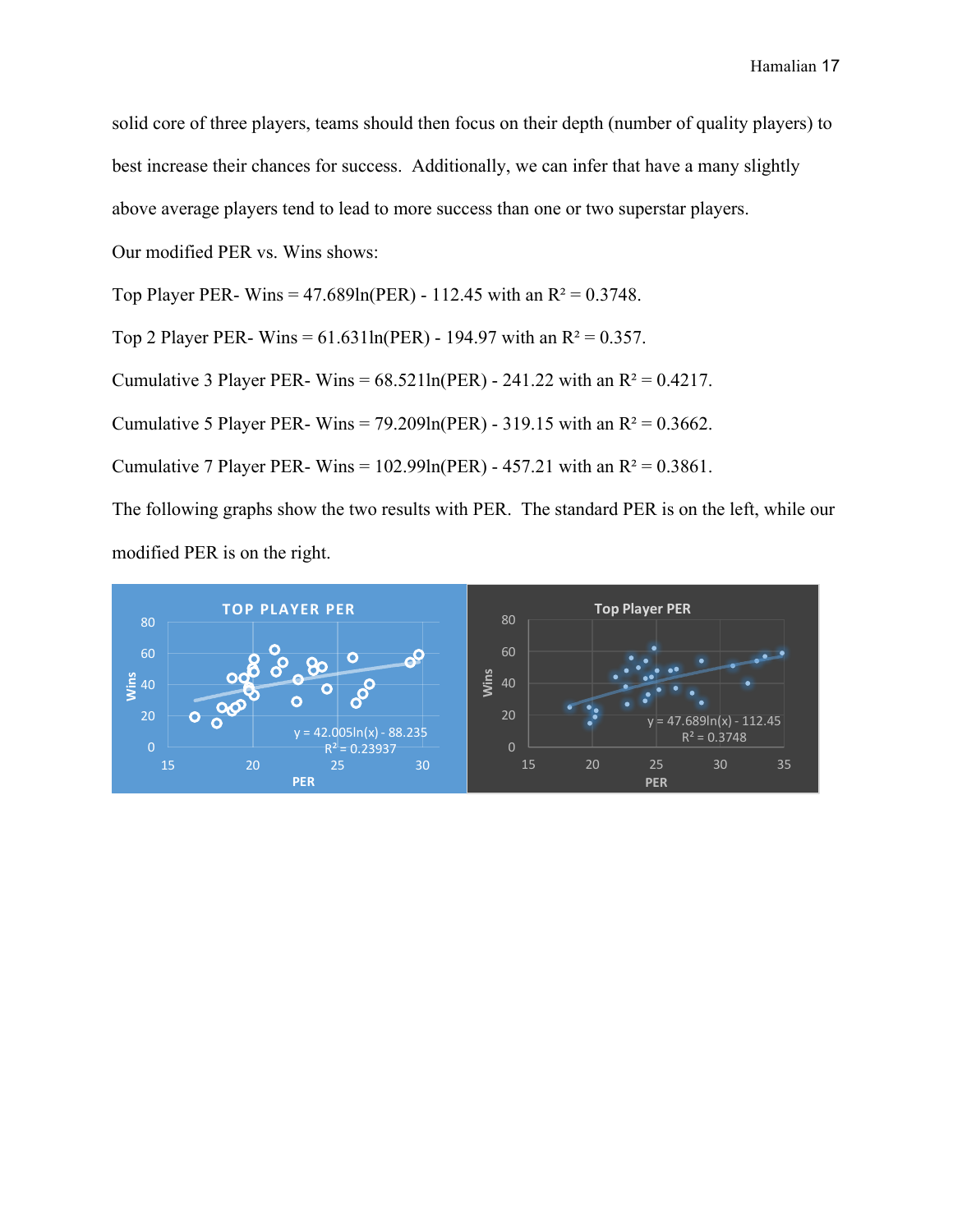

Our modified PER has a stronger regression model with the top players and top two players, but loses strength with three players, five players, and seven players. Additionally, we see very little variation in the  $R^2$  values in our modified PER (between 35% and 42%) whereas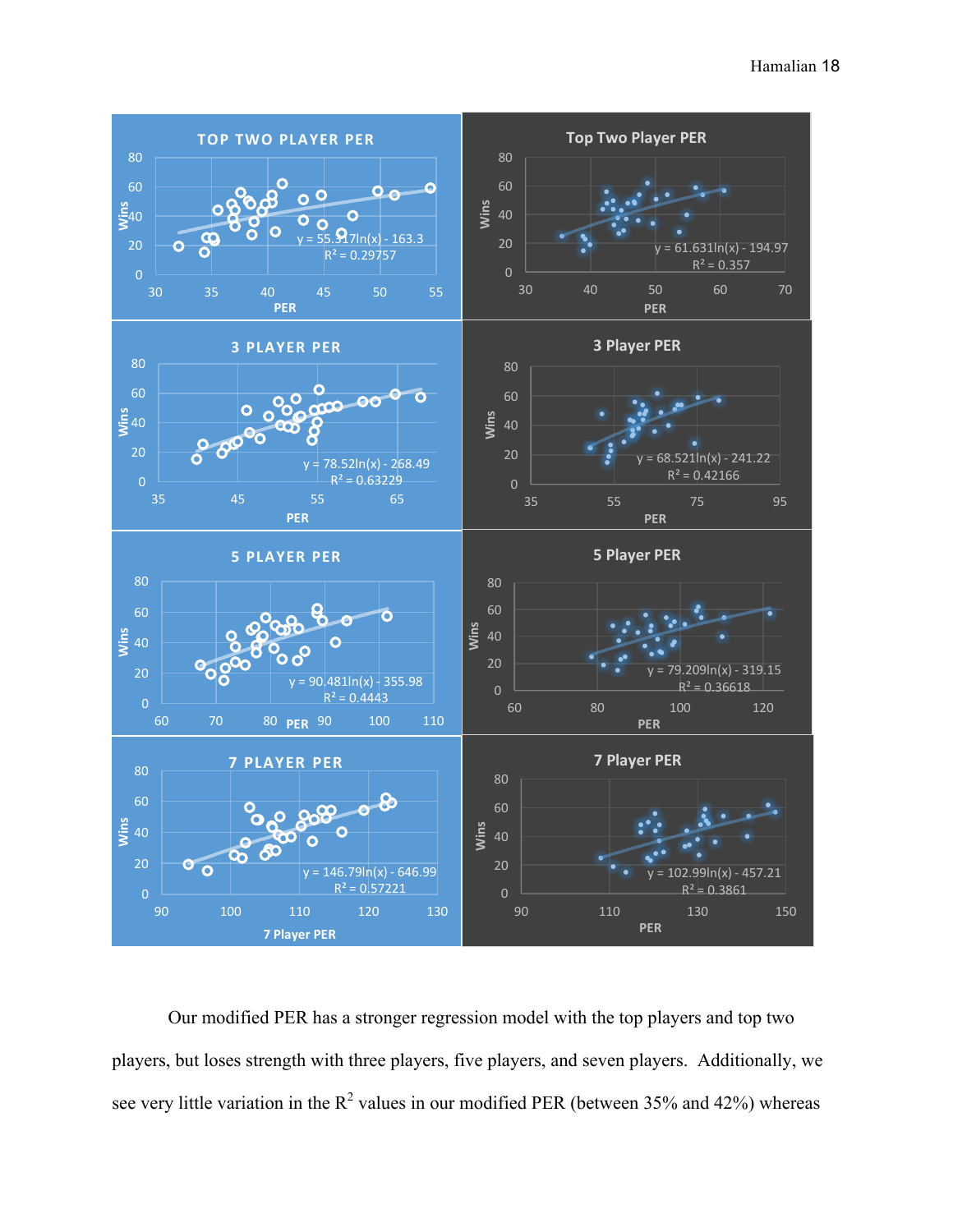the traditional PER shows a dramatic increase in how the accuracy of the regression model (23% to 63%). With both PERs, the three-player PER had the least amount of error. This suggests perhaps the most important factor to team success is a strong three players. The second strongest correlation was found in the seven player PER, further suggesting team depth is another important factor in team success. These are obviously mixed results, and in further research we will attempt to determine why the modified PER was stronger compared to traditional PER with the top player and top two players, but weaker with three, five, and seven players.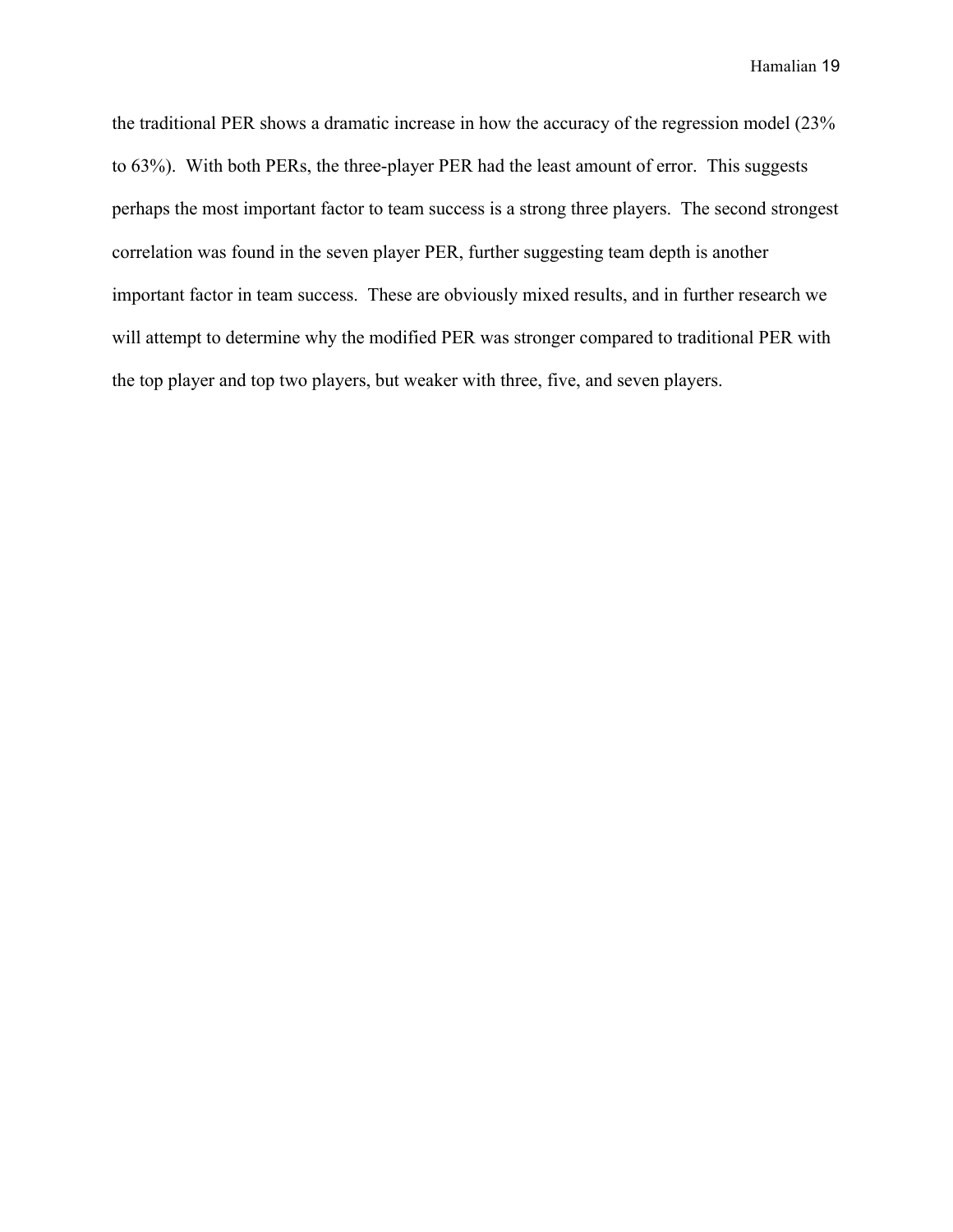### 7. CONCLUSIONS

First, the regression models that gave us the highest  $R^2$  value were logarithmic regressions. We also produced linear and exponential regressions, but these regressions produced more error. The reason we believe logarithmic growth is the most accurate is because there are a limited number of games in the NBA season. There are 82 games in a season, and therefore a team can win at max 82 games. As a team improves, it becomes harder to win more games simply because there are not as many "losses" to change to "wins." Hypothetically, if a team loses 10 games in a season, adding a better player to their roster will only be able to affect those 10 losses. However, if a team loses 60 games, the better player can help the team win 60 more games. In short, as wins increase, it becomes harder to win more and more games.

Additionally, we see that the modified PERs are generally higher for the higher rated players and lower for the lesser rated players. We believe this is because the modified PER is more in line with the way coaches see the game and player effectiveness. The standard deviation among players in the modified PER in the 2013-14 season is 8.29, compared to under 4.15 in the standard PER system. The modified PER essentially rates better players higher, and less effective players lower. The modified PER took all league players into account when setting the league average to 15.00. We made this decision because we believe that standard PER of having "qualified players" skews results, because there is a difference between the average NBA player and the average qualified player. We wanted our PER to represent the entire league, not just a select portion of the league. Now, when we look at the minutes played of each player, this represents a coach's decision. The decision on which particular players to have on the court has a tremendous influence on the results of a game. When we look at the 2013-14 NBA season, the mean for minutes played for all players in the league was 1242.98 minutes, with a standard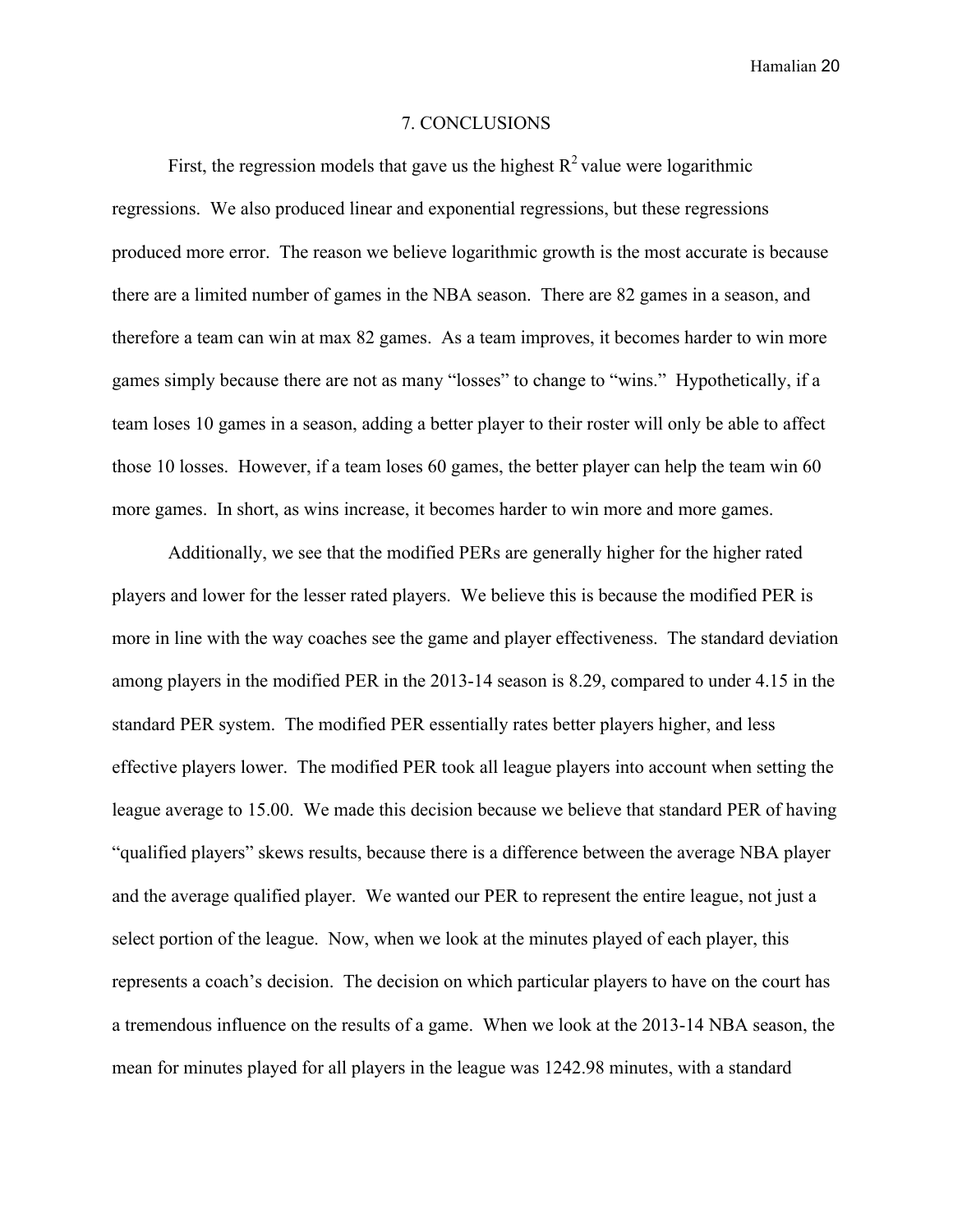deviation of 897.76 minutes. The standard PER league average for the same season was 14.48 (note: the league average is not 15.00 because we included players under the minimum threshold of minutes played and thus were not included in the calculation of the statistic for that season), with a standard deviation of 4.15. In our modified PER, we find the league average to be 15.00, with a standard deviation of 8.29. Now, we want to look at the relative difference between the statistics and their standard deviations.

|                     | Mean value | <b>Standard Deviation</b> | Coefficient of<br>Variation |
|---------------------|------------|---------------------------|-----------------------------|
| Minutes Played      | 1242.98    | 897.76                    | .722                        |
| <b>Standard PER</b> | 14.48      | 4.15                      | .286                        |
| Modified PER        | 15.00      | 8.29                      | .553                        |

The table shows us that our modified PER varies to relatively closer extent to minutes played than the standard PER statistic does. This suggests that there is a slight problem in the traditional PER where players are rated more closely together, but coaches see a dramatic difference in the player ability on the court. However, our modified PER more closely illustrates the difference in the level of quantitative effectiveness on the court and a coach's perception of the player's qualitative effectiveness.

### 8. AREAS FOR FUTURE RESEARCH

While this research gave some insight into the PER statistic and some of the ways it could improve, we believe there is much more work that can be done in exploring the statistic and making a powerful indicator of team success. John Hollinger, the creator of PER, acknowledges the statistics weakness in measuring defensive effectiveness. We believe one way to improve the statistic would be to further the done by Franks, Miller, Bornn, and Goldsberry to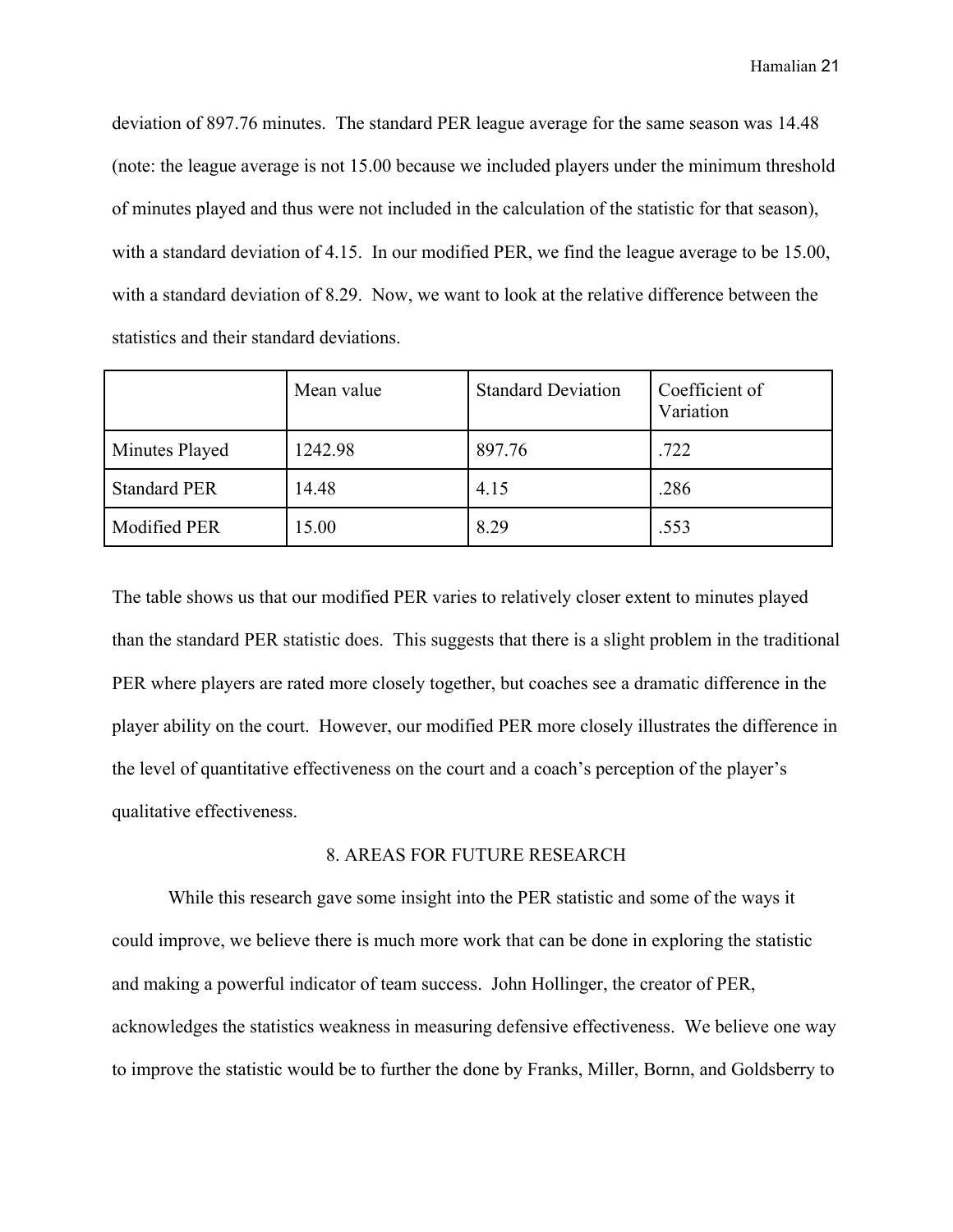give players a numerical value for their defensive prowess. Adding this value to the weight for PER would improve the statistic by including the area of the game it least represents. Another area for future research is to run regressions using multiple statistics to find appropriate weights for PER components. This research looked at one statistic at a time, and we acknowledge results may be different when combining statistics.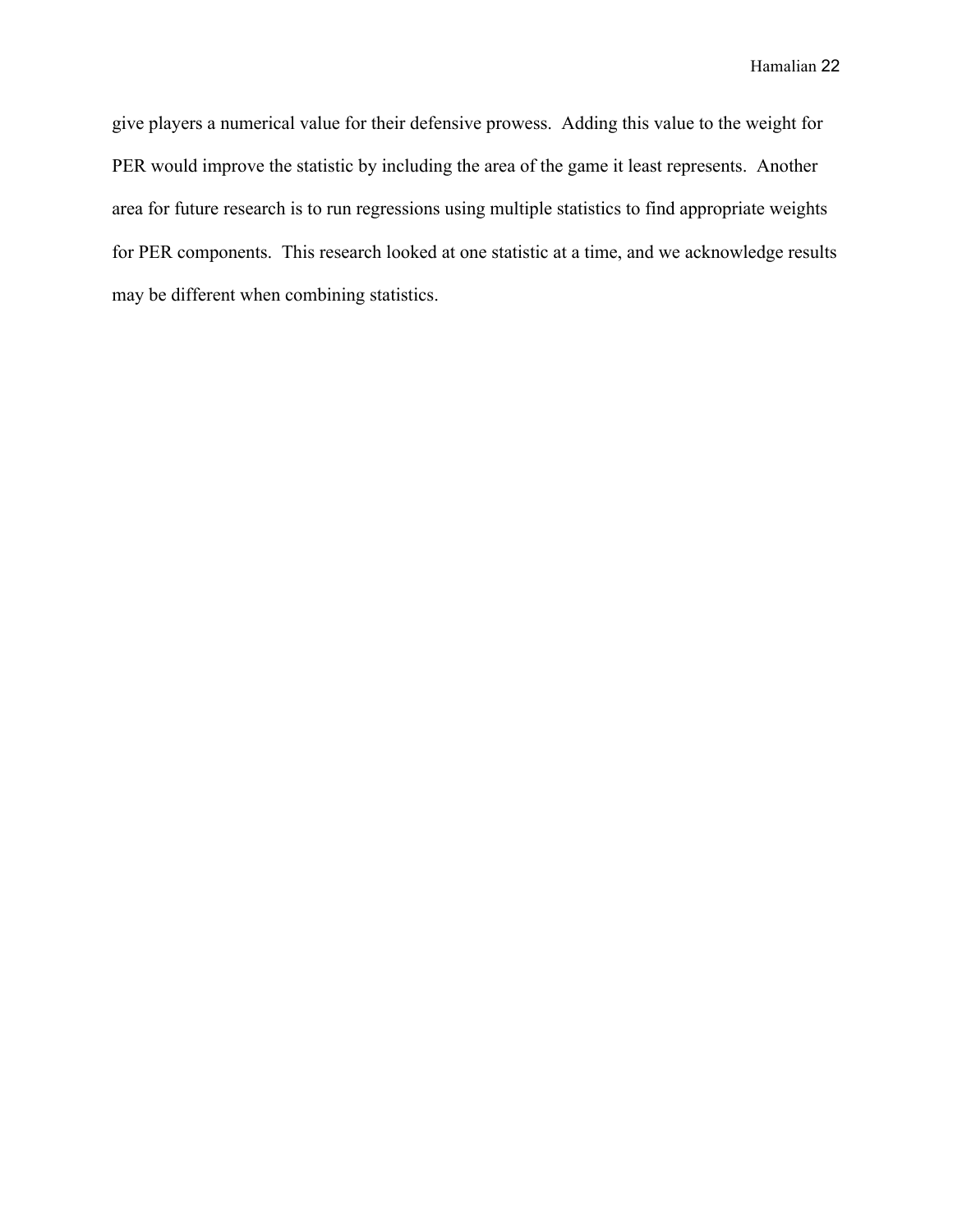## Appendix

### 2013 -14 NBA Player PER

| 2013-14 INDA PIAYEI PEN |      |              |         |                 |      |  |
|-------------------------|------|--------------|---------|-----------------|------|--|
|                         | Team | PS           | Mod PER | <b>Trad PER</b> | Min  |  |
| Player                  |      |              |         |                 | 2546 |  |
| teague, jeff            | atl  | PG           | 21.6136 | 20.0459         |      |  |
| millsap,paul            | atl  | PF           | 22.5854 | 23.2822         | 2481 |  |
| korver, kyle            | atl  | SG           | 16.746  | 15.8608         | 2413 |  |
| carroll, demarre        | atl  | SF           | 16.1945 | 16.4065         | 2343 |  |
| mack,shelvin            | atl  | PG           | 17.441  | 15.4703         | 1494 |  |
| scott,mike              | atl  | SF           | 17.3349 | 17.941          | 1484 |  |
| williams, louis         | atl  | SG           | 18.0663 | 16.6793         | 1445 |  |
| brand, elton            | atl  | PF           | 15.4791 | 16.521          | 1416 |  |
| horford,al              | atl  | PF           | 24.1969 | 25.8245         | 960  |  |
| antic, pero             | atl  | PF           | 14.1043 | 13.7673         | 928  |  |
|                         | atl  |              |         | 6.73756         | 641  |  |
| schroder, dennis        |      | PG           | 8.35735 |                 | 429  |  |
| ayon,gustavo            | atl  | PF           | 14.4091 | 15.222          |      |  |
| muscala, mike           | atl  | C            | 11.6395 | 12.7104         | 215  |  |
| jenkins,john            | atl  | SG           | 6.19095 | 5.49013         | 157  |  |
| pittman, dexter         | atl  | С            | 13.8803 | 15.519          | 3    |  |
| green,jeff              | bos  | PF           | 14.9704 | 15.2445         | 2805 |  |
| bass, brandon           | bos  | PF           | 16.1012 | 17.496          | 2262 |  |
| sullinger,jared         | bos  | PF           | 18.2145 | 19.0702         | 2041 |  |
| bradley, avery          | bos  | PG           | 14.4753 | 14.8149         | 1855 |  |
| bayless,jerryd          | bos  | PG           | 14.8326 | 13.753          | 1686 |  |
|                         | bos  | SF           | 12.0597 | 11.6396         | 1418 |  |
| wallace, gerald         |      |              |         | 17.8314         | 1396 |  |
| olynyk, kelly           | bos  | PF           | 17.392  |                 |      |  |
| humphries, kris         | bos  | PF           | 19.5549 | 21.1786         | 1381 |  |
| pressey,phil            | bos  | PG           | 12.9108 | 10.1859         | 1129 |  |
| rondo,rajon             | bos  | PG           | 21.0264 | 17.7295         | 998  |  |
| johnson, chris          | bos  | SF           | 12.7167 | 12.5896         | 790  |  |
| faverani, vitor         | bos  | C            | 12.1248 | 12.9807         | 488  |  |
| anthony,joel            | bos  | C            | 8.38205 | 9.25932         | 190  |  |
| babb, chris             | bos  | SG           | 4.77352 | 4.22298         | 135  |  |
| bogans, keith           | bos  | SG           | 12.0616 | 11.5107         | 55   |  |
| blue, vander            | bos  | SG           | 0.91918 | 0.49178         | 14   |  |
| johnson,joe             | bro  | SG           | 18.0136 | 17.6009         | 2574 |  |
|                         |      |              |         | 19.0451         | 2101 |  |
| pierce, paul            | bro  | SF           | 19.0152 |                 | 2058 |  |
| williams, deron         | bro  | PG           | 21.8015 | 20.1            |      |  |
| livingston, shaun       | bro  | PG           | 16.7174 | 16.5179         | 1976 |  |
| anderson, alan          | bro  | SG           | 11.0122 | 10.7612         | 1770 |  |
| thornton, marcus        | bro  | SG           | 13.7448 | 13.584          | 1742 |  |
| blatche, andray         | bro  | PF           | 20.1022 | 21.3445         | 1622 |  |
| teletovic, mirza        | bro  | PF           | 16.653  | 16.2774         | 1399 |  |
| plumlee, mason          | bro  | PF           | 19.948  | 21.7364         | 1275 |  |
| garnett, kevin          | bro  | PF           | 14.562  | 15.186          | 1111 |  |
| kirilenko, andrei       | bro  | SF           | 13.8368 | 14.1523         | 856  |  |
| terry,jason             | bro  | SG           | 10.1685 | 8.44581         | 570  |  |
| lopez, brook            | bro  | C            |         | 28.9775         | 533  |  |
|                         |      |              | 26.1616 | 4.45433         | 439  |  |
| teague, marquis         | bro  | PG           | 6.04878 |                 |      |  |
| taylor, tyshawn         | bro  | PG           | 7.37963 | 6.09531         | 271  |  |
| gutierrez,jorge         | bro  | PG           | 10.978  | 9.93472         | 244  |  |
| collins,jason           | bro  | $\mathsf{C}$ | 4.30608 | 4.60678         | 175  |  |
| walker, kemba           | cha  | PG           | 20.602  | 19.2426         | 2617 |  |
| jefferson,al            | cha  | C            | 24.1431 | 26.0567         | 2557 |  |
| henderson, gerald       | cha  | SG           | 14.8804 | 15.0104         | 2461 |  |
| mcroberts, josh         | cha  | PF           | 17.2643 | 15.8709         | 2365 |  |
| kidd-gilchrist,m        | cha  | SF           | 12.8341 | 13.8917         | 1501 |  |
| zeller, cody            | cha  | PF           | 14.3599 | 15.1314         | 1412 |  |
|                         |      | PF           | 13.0471 | 12.6238         | 1300 |  |
| tolliver, anthony       | cha  |              |         | 10.3279         | 1138 |  |
| ridnour, luke           | cha  | PG           | 12.2421 |                 |      |  |
| neal, gary              | cha  | PG           | 14.7988 | 14.2973         | 1113 |  |
| biyombo, bismack        | cha  | PF           | 13.6784 | 15.379          | 1073 |  |
| douglas-roberts         | cha  | SF           | 14.0237 | 13.9819         | 1017 |  |
| taylor, jeffery         | cha  | SF           | 6.93934 | 6.78551         | 629  |  |
| gordon, ben             | cha  | SG           | 7.93786 | 7.31883         | 280  |  |
| pargo,jannero           | cha  | PG           | 24.1285 | 21.5688         | 244  |  |
| hamilton, justin        | cha  | С            | 12.0295 | 13.0561         | 74   |  |
| white, d.j.             | cha  | PF           | 2.50325 | 2.79878         | 10   |  |
| noah,joakim             | chi  | С            | 22.6328 | 22.6563         | 2818 |  |
|                         | chi  | SG           |         | 15.1862         | 2594 |  |
| butler,jimmy            |      |              | 15.0024 | 14.1458         | 2586 |  |
| dunleavy, mike          | chi  | SG           | 14.485  |                 |      |  |
| gibson,taj              | chi  | PF           | 16.4496 | 18.0154         | 2353 |  |
| boozer, carlos          | chi  | PF           | 15.1266 | 16.2476         | 2143 |  |
| hinrich, kirk           | chi  | SG           | 13.5404 | 12.0586         | 2120 |  |
| augustin,d.j.           | chi  | PG           | 19.876  | 18.1368         | 1942 |  |
| snell, tony             | chi  | SF           | 9.54152 | 8.9455          | 1235 |  |
| martin, cartier         | chi  | SF           | 13.1811 | 12.9718         | 873  |  |
| mohammed,nazr           | chi  | С            | 10.534  | 11.4768         | 562  |  |
| rose, derrick           | chi  | PG           | 12.4451 | 10.8846         | 311  |  |
| amundson, lou           | chi  | PF           | 8.87705 | 9.85582         | 176  |  |
|                         |      |              |         |                 |      |  |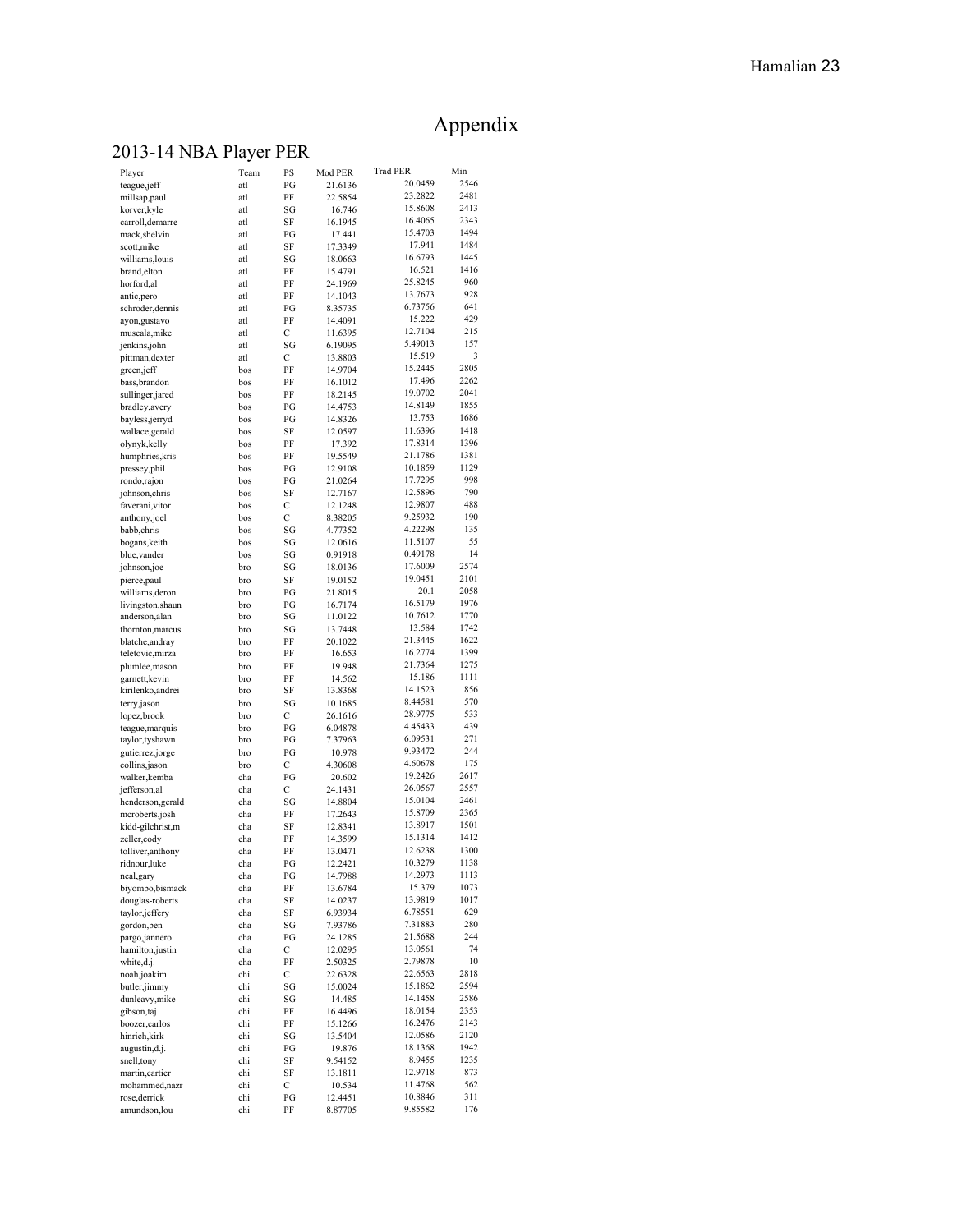| brewer, ronnie                   | chi | SF | 4.72636 | 4.00564          | 162  |
|----------------------------------|-----|----|---------|------------------|------|
| shengelia, tornik                | chi | SF | 4.61448 | 3.85326          | 158  |
| james, mike                      | chi | PG | 5.3157  | 1.66638          | 77   |
| murphy, erik                     | chi | PF | 0.53092 | 0.16792          | 65   |
| thompson, tristan                | cle | PF | 15.8191 | 17.3902          | 2591 |
| irving, kyrie                    | cle | PG | 24.3402 | 23.3029          | 2496 |
| hawes, spencer                   | cle | С  | 19.2714 | 19.088           | 2468 |
| jack,jarrett                     | cle | PG | 14.6703 | 13.3595          | 2253 |
| deng, luol                       | cle | SF | 17.3802 | 17.6231          | 2213 |
| waiters, dion                    | cle | SG | 16.6933 | 16.2763          | 2073 |
| varejao, anderson                | cle | PF | 18.8981 | 19.8161          | 1803 |
| dellavedova, matt                | cle | SG | 14.2079 | 12.4326          | 1276 |
| zeller,tyler                     | cle | PF | 16.2183 | 17.8226          | 1050 |
| gee,alonzo                       | cle | SG | 9.78658 | 9.94875          | 1021 |
| miles, c.j.                      | cle | SG | 18.6113 | 18.5021          | 987  |
| bennett, anthony                 | cle | PF | 7.51783 | 7.98317          | 666  |
|                                  | cle | SG | 3.11706 | 2.69052          | 156  |
| karasev, sergey<br>felix,carrick |     | SG |         | 15.4536          | 38   |
|                                  | cle |    | 15.9787 | 4.19284          | 31   |
| onuaku, arinze                   | cle | PF | 5.31294 | 16.0978          | 13   |
| curry,seth                       | cle | PG | 15.6467 |                  | 11   |
| edwards, shane                   | cle | SF | 1.69578 | $-1.32036$       |      |
| hopson, scotty                   | cle | SG | 4.33935 | $-7.73257$       | 7    |
| ellis, monta                     | dal | PG | 20.1339 | 19.5121          | 3023 |
| nowitzki,dirk                    | dal | PF | 26.5749 | 27.4318          | 2625 |
| calderon,jose                    | dal | PG | 19.5792 | 17.6685          | 2472 |
| marion, shawn                    | dal | SF | 15.4235 | 16.018           | 2407 |
| carter, vince                    | dal | SG | 19.3646 | 18.4906          | 1975 |
| dalembert, samuel                | dal | С  | 17.6997 | 19.6676          | 1614 |
| crowder,jae                      | dal | SF | 13.6472 | 13.7815          | 1258 |
| blair, dejuan                    | dal | C  | 18.6558 | 20.0989          | 1217 |
| wright, brandan                  | dal | С  | 24.7537 | 27.3034          | 1083 |
| harris, devin                    | dal | PG | 19.3472 | 17.0062          | 817  |
| larkin, shane                    | dal | PG | 11.0696 | 9.53698          | 494  |
| ellington, wayne                 | dal | SG | 14.308  | 14.0694          | 398  |
| mekel,gal                        | dal | PG | 9.11339 | 6.21337          | 293  |
| james, bernard                   | dal | С  | 8.88092 | 9.94882          | 145  |
| ledo,ricky                       | dal | SG | 14.9505 | 14.3002          | 34   |
| foye,randy                       | den | PG | 17.4971 | 16.2173          | 2487 |
| lawson,ty                        | den | PG | 25.1909 | 23.2192          | 2221 |
| faried, kenneth                  | den | SF | 22.14   | 24.2668          | 2179 |
| chandler, wilson                 | den | SG | 15.4704 | 15.2121          | 1925 |
| hickson,j.j.                     | den | PF | 18.3182 | 19.8828          | 1859 |
| mozgov,timofey                   | den | С  | 18.5725 | 20.4549          | 1774 |
| brooks,aaron                     | den | PG | 16.7116 | 15.0258          | 1558 |
|                                  | den | SG |         | 12.6588          | 1502 |
| fournier, evan                   |     |    | 13.2759 | 11.4281          | 1164 |
| arthur, darrell                  | den | PF | 11.2191 |                  |      |
| robinson, nate                   | den | PG | 19.9793 | 18.954           | 870  |
| miller, quincy                   | den | SF | 10.2651 | 10.5063          | 788  |
| vesely,jan                       | den | SF | 13.8816 | 15.2421          | 775  |
| randolph, anthony                | den | PF | 14.5772 | 14.9223          | 527  |
| mcgee,javale                     | den | C  | 10.3848 | 11.7398          | 80   |
| smith,josh                       | det | SF | 16.48   | 16.5623          | 2733 |
| jennings, brandon                | det | PG | 20.9876 | 18.4396          | 2729 |
| monroe,greg                      | det | C  | 19.9407 | 21.407           | 2693 |
| drummond, andre                  | det | С  | 24.105  | 26.9448          | 2614 |
| singler, kyle                    | det | SG | 13.5835 | 14.023           | 2335 |
| stuckey,rodney                   | det | PG | 16.0144 | 16.5149          | 1949 |
| caldwell-pope,ke                 | det | SG | 11.1266 | 11.1743          | 1582 |
| bynum, will                      | det | PG | 18.6501 | 16.9935          | 1054 |
| jerebko, jonas                   | det | PF | 15.4441 | 15.8181          | 743  |
| harrellson,josh                  | det | PF | 15.6913 | 16.0885          | 314  |
| billups, chauncey                | det | PG | 8.26433 | 6.19874          | 310  |
| datome, luigi                    | det | SF | 9.54292 | 9.48637          | 236  |
| siva, peyton                     | det | PG | 8.76189 | 6.69082          | 225  |
| villanueva, charl                |     | PF |         | 15.1113          | 179  |
|                                  | det |    | 15.1684 | 20.2637          | 84   |
| mitchell, tony                   | det | PF | 18.477  | 17.0673          | 2867 |
| thompson, klay                   | gsw | SG | 17.3999 |                  |      |
| curry, stephen                   | gsw | PG | 30.9579 | 28.87<br>22.9435 | 2843 |
| lee, david                       | gsw | PF | 21.301  |                  | 2288 |
| barnes, harrison                 | gsw | SF | 11.7232 | 11.7454          | 2207 |
| iguodala, andre                  | gsw | SG | 17.1688 | 16.3659          | 2041 |
| crawford,jordan                  | gsw | SG | 18.1101 | 16.7757          | 1858 |
| green, draymond                  | gsw | SF | 15.2491 | 15.1076          | 1796 |
| bogut, andrew                    | gsw | С  | 19.137  | 20.4558          | 1770 |
| blake, steve                     | gsw | PG | 16.1915 | 13.4378          | 1496 |
| speights, marrees                | gsw | PF | 16.5347 | 18.1085          | 985  |
| o'neal,jermaine                  | gsw | С  | 16.6605 | 18.4291          | 882  |
| nedovic, nemanja                 | gsw | SG | 0.45895 | $-2.14021$       | 144  |
| armstrong, hilton                | gsw | PF | 18.2587 | 19.7858          | 100  |
| kuzmic, ognjen                   | gsw | С  | 3.33515 | 3.97084          | 95   |
| parsons, chandler                | hou | SF | 19.4074 | 19.021           | 2785 |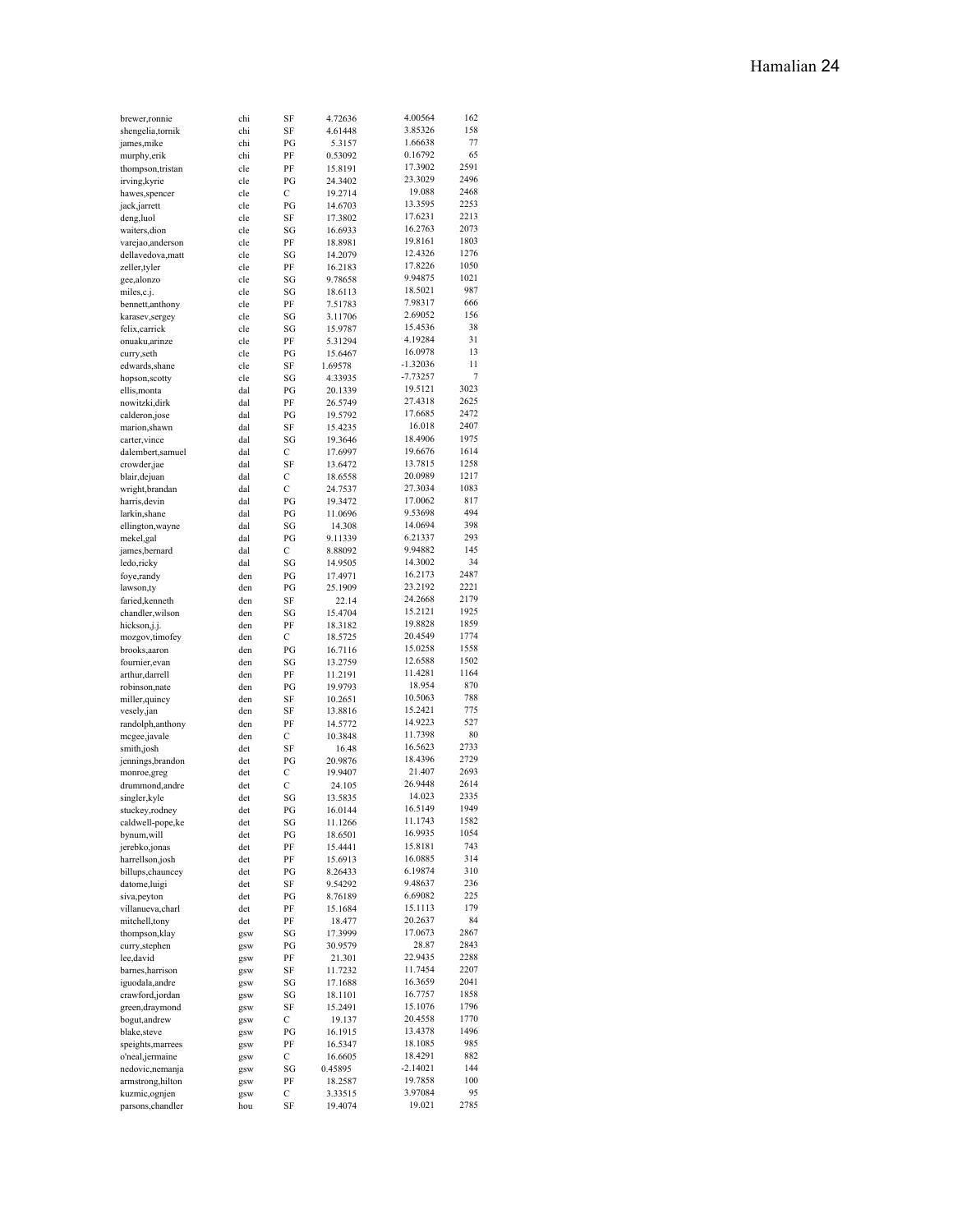| harden, james                       | hou        | SG       | 28.515             | 28.1014            | 2780       |
|-------------------------------------|------------|----------|--------------------|--------------------|------------|
| howard, dwight                      | hou        | C        | 23.3478            | 25.6001            | 2396       |
| jones, terrence                     | hou        | PF       | 21.3014            | 22.9196            | 2083       |
| lin,jeremy                          | hou        | PG       | 17.9777            | 17.0316            | 2054       |
| beverley, patrick                   | hou        | PG       | 15.5046            | 14.9027            | 1750       |
| casspi,omri                         | hou        | SF       | 15.5028            | 15.4329            | 1284       |
| garcia, francisco                   | hou        | SG       | 11.9646            | 11.223             | 1083       |
| hamilton, jordan                    | hou        | SF       | 15.6538            | 15.518             | 1019       |
| asik,omer                           | hou        | С        | 15.4524            | 17.0994            | 964        |
| motiejunas, donat                   | hou        | PF       | 12.2314            | 12.8807            | 952        |
| canaan, isaiah                      | hou        | PG       | 12.8727            | 11.7683            | 253        |
| smith, greg                         | hou        | PF       | 14.4563            | 16.4796            | 100        |
|                                     |            | SG       |                    | 18.8756            | 76         |
| daniels, troy                       | hou        |          | 20.4087            |                    |            |
| covington,robert                    | hou        | SF       | 17.3645            | 17.5212            | 35         |
| powell,josh                         | hou        | PF       | 2.37648            | 2.9903             | 19         |
| george, paul                        | ind        | SG       | 23.0242            | 23.1262            | 2902       |
| stephenson, lance                   | ind        | SG       | 17.5893            | 16.9461            | 2747       |
| west, david                         | ind        | PF       | 19.4241            | 20.2075            | 2469       |
| turner, evan                        | ind        | SG       | 15.4275            | 15.221             | 2453       |
| hill, george                        | ind        | PG       | 16.1753            | 15.4308            | 2436       |
| hibbert, roy                        | ind        | C        | 14.2916            | 15.5905            | 2406       |
| scola, luis                         | ind        | PF       | 14.3782            | 15.3834            | 1398       |
| mahinmi,ian                         | ind        | С        | 10.6087            | 11.7518            | 1253       |
| watson,c.j.                         | ind        | PG       | 15.5106            | 15.0418            | 1194       |
| allen, lavoy                        | ind        | PF       | 14.7818            | 15.4191            | 1068       |
|                                     | ind        | C        | 16.4714            | 17.7012            | 517        |
| bynum, andrew                       |            |          |                    |                    | 392        |
| sloan, donald                       | ind        | PG       | 11.096             | 9.72609            |            |
| butler, rasual                      | ind        | SG       | 14.1896            | 13.9143            | 382        |
| copeland, chris                     | ind        | SF       | 20.8764            | 20.0825            | 268        |
| hill,solomon                        | ind        | SF       | 8.89541            | 8.68799            | 228        |
| jordan, deandre                     | lac        | С        | 19.7274            | 21.8009            | 2872       |
| griffin, blake                      | lac        | PF       | 27.0771            | 28.5383            | 2864       |
| paul, chris                         | lac        | PG       | 33.4931            | 31.0506            | 2168       |
| crawford,jamal                      | lac        | SG       | 21.2991            | 20.6773            | 2093       |
| collison, darren                    | lac        | PG       | 20.0421            | 19.2976            | 2071       |
| barnes, matt                        | lac        | SF       | 14.755             | 14.3433            | 1738       |
| dudley,jared                        | lac        | SG       | 11.1399            | 10.5979            | 1730       |
| davis, glen                         | lac        | PF       | 13.9817            | 14.9464            | 1668       |
|                                     |            |          |                    | 19.8752            | 988        |
| redick,j.j.                         | lac        | SG       | 20.1957            | 8.44817            | 870        |
| green, willie                       | lac        | SG       | 9.13641            |                    | 848        |
| granger, danny                      | lac        | SF       | 12.4149            | 12.3286            |            |
| hollins,ryan                        | lac        | С        | 12.6056            | 14.1397            | 485        |
| bullock, reggie                     | lac        | SG       | 8.39906            | 7.98263            | 397        |
| turkoglu, hedo                      | lac        | SF       | 14.2618            | 13.5002            | 394        |
| jamison, antawn                     | lac        | PF       | 9.15027            | 9.25456            | 248        |
| jackson, stephen                    | lac        | SG       | 0.80673            | 0.1379             | 106        |
| vujacic, sasha                      | lac        | SG       | 1.44072            | 1.69537            | 10         |
| wayns, maalik                       | lac        | PG       | 24.7549            | 23.196             | 9          |
| meeks,jodie                         | lal        | SG       | 17.8761            | 18.0231            | 2557       |
| johnson, wesley                     | lal        | SG       | 13.6177            | 13.5539            | 2241       |
| gasol,pau                           | lal        | PF       | 22.7035            | 23.6668            | 1883       |
| young,nick                          | lal        | SG       | 19.381             | 19.5984            | 1818       |
|                                     |            |          |                    |                    | 1568       |
| marshall, kendall                   | lal        | PG       | 19.4827            | 15.4318            |            |
| hill,jordan                         | lal        | С        | 21.6512            | 23.7982            | 1501       |
| kelly,ryan                          | lal        | SF       | 15.5546            | 15.4965            | 1314       |
| sacre, robert                       | lal        | С        | 13.9069            | 14.8627            | 1093       |
| farmar,jordan                       | lal        | PG       | 21.0237            | 18.3718            | 912        |
| bazemore, kent                      | lal        | SG       | 14.2982            | 13.6447            | 912        |
| henry, xavier                       | lal        | SG       | 14.657             | 15.0911            | 907        |
| williams, shawne                    | lal        | SF       | 11.8489            | 11.6107            | 754        |
| kaman, chris                        | lal        | С        | 19.5008            | 20.8505            | 736        |
| brooks, marshon                     | lal        | SG       | 18.1499            | 18.5177            | 320        |
| nash, steve                         | lal        | PG       | 18.1873            | 14.9567            | 313        |
| harris,manny                        | lal        | PG       | 13.5124            | 13.4769            | 179        |
| bryant, kobe                        | lal        | SG       |                    | 13.0216            | 177        |
| harris, elias                       |            |          |                    |                    |            |
|                                     |            |          | 14.7063            |                    |            |
|                                     | lal        | SF       | 9.2286             | 8.63758            | 12         |
| randolph,zach                       | mem        | PF       | 19.2639            | 20.4711            | 2709       |
| conley, mike                        | mem        | PG       | 23.5895            | 22.3658            | 2447       |
| gasol, marc                         | mem        | С        | 19.9059            | 20.3888            | 1976       |
| lee, courtney                       | mem        | SG       | 15.3637            | 15.5748            | 1974       |
| prince, tayshaun                    | mem        | SF       | 9.3079             | 9.12243            | 1949       |
| miller, mike                        | mem        | SF       | 14.5757            | 13.9232            | 1709       |
| koufos, kosta                       | mem        | С        | 16.7437            | 18.457             | 1351       |
| allen, tony                         | mem        | SG       | 16.7426            | 17.5237            | 1276       |
| calathes, nick                      | mem        | SG       | 15.3357            | 13.8071            | 1174       |
|                                     |            |          |                    | 20.7618            | 957        |
| johnson, james                      | mem        | PF       | 20.6442            |                    |            |
| davis,ed                            | mem        | PF       | 16.287             | 17.9052            | 956        |
| udrih, beno                         | mem        | PG       | 15.8861            | 14.0672            | 646        |
| leuer,jon                           | mem        | PF       | 18.5288            | 19.7057            | 643        |
| morris, darius<br>pondexter, quincy | mem<br>mem | PG<br>SF | 12.9513<br>12.2216 | 11.4837<br>11.7083 | 305<br>270 |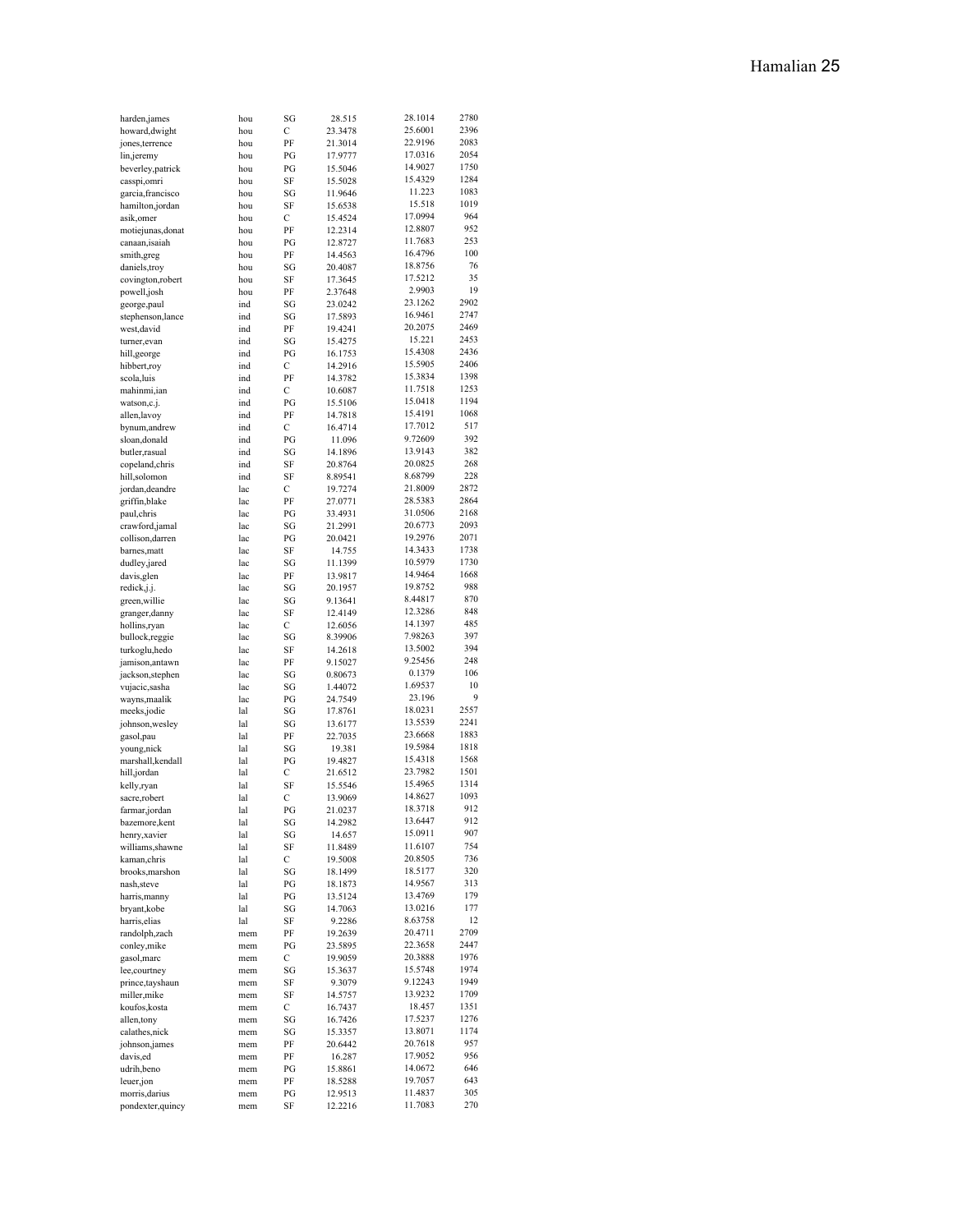| franklin, jamaal                | mem        | SG       | 5.85392            | 5.6288             | 162          |
|---------------------------------|------------|----------|--------------------|--------------------|--------------|
| james, lebron                   | mia        | SF       | 32.8465            | 33.198             | 2903         |
| bosh, chris                     | mia        | PF       | 20.1641            | 21.6303            | 2529         |
| chalmers, mario                 | mia        | PG       | 17.3703            | 15.868<br>9.87965  | 2182<br>2012 |
| cole, norris                    | mia<br>mia | PG<br>SG | 11.1745<br>15.042  | 14.5134            | 1937         |
| allen,ray<br>wade, dwyane       | mia        | SG       | 24.4309            | 24.9244            | 1776         |
| battier, shane                  | mia        | SF       | 10.2645            | 9.80204            | 1467         |
| andersen, chris                 | mia        | С        | 18.9062            | 21.0651            | 1396         |
| lewis, rashard                  | mia        | PF       | 12.4368            | 12.0971            | 975          |
| beasley, michael                | mia        | SF       | 17.8266            | 18.9143            | 833          |
| haslem,udonis                   | mia        | PF       | 10.9387            | 12.0305            | 653          |
| mason, roger                    | mia        | SG       | 10.5633            | 9.37846            | 261          |
| jones, james                    | mia        | SF       | 18.1576            | 17.4861            | 236          |
| oden, greg                      | mia        | C        | 12.3485            | 14.0696            | 212          |
| liggins, deandre                | mia        | SG       | 131.387            | 146.898            | 1            |
| middleton, khris                | mil        | SF       | 14.5228            | 14.2839            | 2461         |
| knight, brandon                 | mil        | PG       | 19.7863            | 18.8382<br>18.3361 | 2407<br>2215 |
| sessions, ramon                 | mil        | PG       | 19.0467            | 12.3392            | 1899         |
| antetokounmpo,gi                | mil<br>mil | SG<br>PF | 12.4381<br>19.1128 | 20.5312            | 1858         |
| henson, john<br>ilyasova, ersan | mil        | SF       | 15.1817            | 15.7993            | 1479         |
| mayo,o.j.                       | mil        | SG       | 13.594             | 12.8236            | 1348         |
| pachulia,zaza                   | mil        | С        | 15.8594            | 16.0978            | 1322         |
| wolters, nate                   | mil        | PG       | 15.5972            | 14.5794            | 1307         |
| adrien.jeff                     | mil        | SF       | 18.3922            | 20.0242            | 963          |
| udoh, ekpe                      | mil        | PF       | 8.24277            | 8.7376             | 804          |
| sanders, larry                  | mil        | С        | 14.6529            | 16.0098            | 586          |
| raduljica, mirosl               | mil        | C        | 16.2943            | 17.5991            | 463          |
| wright, chris                   | mil        | SF       | 17.4484            | 18.9593            | 126          |
| stephens, d.j.                  | mil        | SG       | 15.4277            | 17.2491            | 16           |
| mitchell, tony b                | mil        | PF       | 33.5385            | 35.4814            | 10           |
| love, kevin                     | min        | PF       | 32.1435            | 32.6738            | 2797         |
| rubio, ricky                    | min        | PG       | 21.2269            | 18.5926            | 2636         |
| brewer, corey                   | min        | SF       | 14.7515            | 15.3026            | 2611         |
| martin, kevin                   | min        | SG       | 19.3118            | 19.7994<br>25.0892 | 2174<br>1665 |
| pekovic,nikola                  | min        | С        | 22.6851            | 15.3112            | 1635         |
| cunningham, dante               | min<br>min | PF<br>PG | 14.4722<br>16.6659 | 14.0958            | 1470         |
| barea,j.j.<br>mbah_a_moute,luc  | min        | SF       | 9.47769            | 10.0524            | 1002         |
| dieng, gorgui                   | min        | С        | 18.4474            | 20.0617            | 821          |
| budinger, chase                 | min        | SF       | 11.9216            | 11.6905            | 754          |
| shved, alexey                   | min        | PG       | 13.1823            | 12.322             | 667          |
| hummel,robbie                   | min        | SF       | 11.8847            | 11.7804            | 651          |
| turiaf,ronny                    | min        | С        | 15.4569            | 16.7688            | 608          |
| muhammad,shabazz                | min        | SF       | 14.4711            | 15.9238            | 290          |
| price,a.j.                      | min        | PG       | 13.0986            | 11.41              | 101          |
| davis, anthony                  | nor        | PF       | 27.7826            | 30.4424            | 2360         |
| gordon, eric                    | nor        | SG       | 17.4947            | 17.052             | 2057         |
| aminu, al-farouq                | nor        | SF       | 14.4222            | 15.1573            | 2044         |
| evans, tyreke                   | nor        | PG       | 21.7973            | 21.113             | 2024         |
| roberts, brian                  | nor        | PG       | 16.6377            | 15.4307            | 1671         |
| morrow, anthony                 | nor        | SG       | 15.8818            | 16.03<br>13.2298   | 1427<br>1340 |
| rivers, austin                  | nor<br>nor | SG<br>PG | 14.0972<br>21.7378 | 19.6769            | 1142         |
| holiday,jrue<br>stiemsma, greg  | nor        | C        | 10.4474            | 11.2365            | 1007         |
| ajinca, alexis                  | noı        | С        | 15.3475            | 16.7311            | 952          |
| smith,jason                     | nor        | PF       | 13.2812            | 14.3558            | 826          |
| anderson, ryan                  | nor        | PF       | 20.9021            | 21.5682            | 795          |
| miller, darius                  | nor        | SF       | 10.6157            | 10.2414            | 726          |
| withey,jeff                     | nor        | С        | 16.1431            | 17.4701            | 687          |
| babbitt, luke                   | nor        | SF       | 14.5526            | 13.8536            | 473          |
| thomas, lance                   | nor        | SF       | 1.45754            | 0.49067            | 42           |
| southerland,jame                | nor        | SF       | 13.5471            | 13.5425            | 30           |
| ely, melvin                     | nor        | С        | 4.0191             | 4.49359            | 27           |
| childress,josh                  | nor        | SF       | 5.31631            | 4.52723            | 24           |
| anthony, carmelo                | nyk        | SF       | 26.5039            | 27.4198            | 2981         |
| smith,j.r.                      | nyk        | SG       | 16.6463            | 15.6553            | 2423         |
| felton,raymond                  | nyk        | PG       | 16.3617            | 14.4668<br>10.8498 | 2020<br>1962 |
| shumpert, iman<br>hardaway,tim  | nyk<br>nyk | SG<br>SG | 11.2909<br>14.3617 | 14.2515            | 1879         |
| chandler, tyson                 | nyk        | С        | 17.0408            | 18.5959            | 1665         |
| stoudemire, amare               | nyk        | PF       | 19.0202            | 21.191             | 1466         |
| prigioni, pablo                 | nyk        | PG       | 16.8605            | 14.6472            | 1284         |
| bargnani, andrea                | nyk        | PF       | 15.3853            | 16.3359            | 1253         |
| clark, earl                     | nyk        | SF       | 10.5307            | 10.5894            | 769          |
| martin, kenyon                  | nyk        | PF       | 13.5835            | 13.8564            | 634          |
| tyler,jeremy                    | nyk        | PF       | 13.11              | 14.666             | 399          |
| artest, ron                     | nyk        | SF       | 12.9329            | 13.0945            | 389          |
| murry, toure'                   | nyk        | SG       | 13.2595            | 12.5095            | 373          |
| aldrich, cole                   | nyk        | С        | 19.397             | 21.1859            | 336          |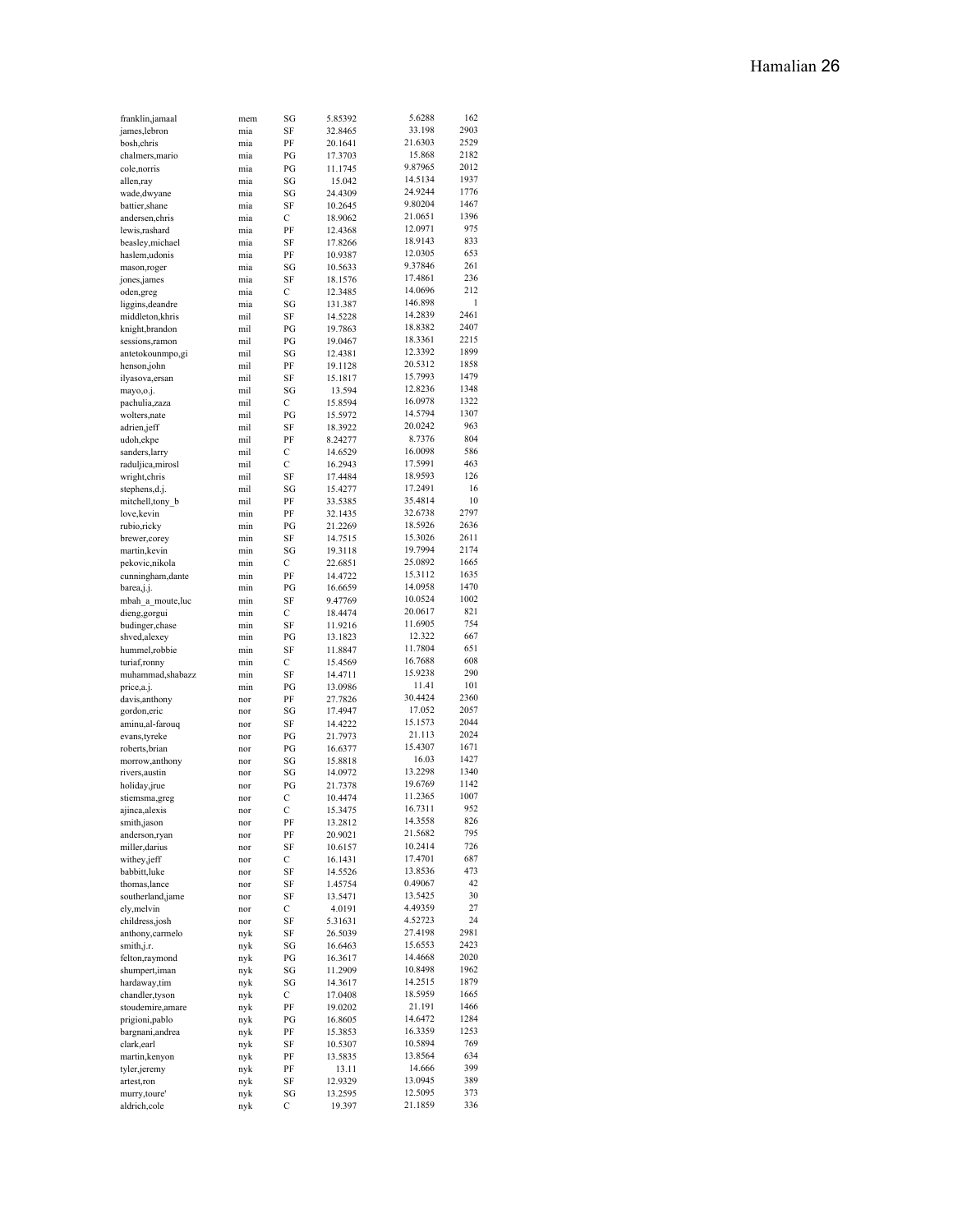| brown, shannon                      | nyk        | PG           | 5.0224             | 5.34949               | 254          |
|-------------------------------------|------------|--------------|--------------------|-----------------------|--------------|
| smith, chris                        | nyk        | PG           | 0                  | 0                     | 2            |
| durant, kevin                       | okl        | SF           | 34.8271            | 35.5217               | 3118         |
| ibaka, serge                        | okl        | PF           | 21.3587            | 23.3782<br>18.192     | 2667<br>2281 |
| jackson, reggie<br>sefolosha, thabo | okl<br>okl | PG<br>SG     | 19.0596<br>12.4257 | 12.3579               | 1589         |
| lamb,jeremy                         | okl        | SG           | 16.2765            | 15.9062               | 1543         |
| fisher, derek                       | okl        | PG           | 12.9725            | 11.9541               | 1430         |
| butler, caron                       | okl        | SF           | 14.7058            | 14.2907               | 1416         |
| westbrook,russel                    | okl        | PG           | 30.4994            | 29.4539               | 1409         |
| collison, nick                      | okl        | PF           | 13.7082            | 14.0589               | 1357         |
| perkins, kendrick                   | okl        | С            | 7.22277            | 7.43289               | 1206         |
| adams, steven                       | okl        | $\mathsf{C}$ | 12.3269            | 13.4174               | 1200         |
| jones, perry                        | okl        | SF           | 11.6592            | 12.0048               | 767          |
| roberson, andre                     | okl        | SG           | 10.1537            | 10.8035               | 398          |
| thabeet, hasheem                    | okl        | $\mathsf{C}$ | 2.41751            | 3.05773               | 193          |
| gomes, ryan                         | okl        | SF           | 0.52193            | 0.16432               | 33           |
| williams, reggie                    | okl        | SF           | 17.7604            | 18.432<br>$-10.6195$  | 18<br>11     |
| shakur, mustafa                     | okl<br>okl | PG<br>PG     | 3.96891            | $-19.7297$            | 5            |
| ivey, royal<br>afflalo, arron       | orl        | SG           | 17.6464<br>18.9343 | 18.6598               | 2550         |
| oladipo, victor                     | orl        | SG           | 16.4123            | 15.8091               | 2486         |
| nelson, jameer                      | orl        | PG           | 18.9539            | 16.1288               | 2176         |
| harkless, maurice                   | orl        | SF           | 13.2938            | 13.7688               | 1955         |
| harris, tobias                      | orl        | SF           | 18.0577            | 19.2472               | 1847         |
| vucevic, nikola                     | orl        | $\mathsf{C}$ | 20.277             | 21.9056               | 1814         |
| moore,e'twaun                       | orl        | SG           | 13.3558            | 12.9771               | 1506         |
| o'quinn, kyle                       | orl        | PF           | 18.0582            | 19.2802               | 1186         |
| nicholson, andrew                   | orl        | PF           | 10.8023            | 11.4893               | 1172         |
| lamb, doron                         | orl        | SG           | 9.4919             | 8.67621               | 697          |
| maxiell,jason                       | orl        | PF           | 8.69373            | 9.52943               | 487          |
| dedmon, dewayne                     | orl        | С            | 11.5404            | 12.9365               | 390          |
| price, ronnie                       | orl        | PG           | 11.0013            | 8.80084               | 380          |
| jones,solomon                       | orl        | PF           | 6.40081            | 6.83095               | 85           |
| young, thaddeus                     | phi        | SF           | 19.7447            | 20.5082<br>19.1331    | 2717<br>2415 |
| carter-williams<br>anderson, james  | phi        | PG<br>SG     | 20.197<br>13.7599  | 13.4594               | 2307         |
| wroten, tony                        | phi<br>phi | PG           | 16.1378            | 15.8841               | 1765         |
| thompson, hollis                    | phi        | SF           | 11.6669            | 11.7192               | 1742         |
| williams, elliot                    | phi        | SG           | 10.8706            | 10.6907               | 1157         |
| sims, henry                         | phi        | С            | 18.4538            | 19.7327               | 877          |
| davies, brandon                     | phi        | PF           | 8.87996            | 9.26628               | 573          |
| mullens, byron                      | phi        | C            | 15.5462            | 15.6741               | 416          |
| varnado, jarvis                     | phi        | PF           | 15.0736            | 16.2734               | 343          |
| maynor, eric                        | phi        | PG           | 9.63801            | 7.44408               | 325          |
| orton, daniel                       | phi        | C            | 12.2286            | 12.9271               | 253          |
| brown, lorenzo                      | phi        | PG           | 12.0672            | 10.0407               | 226          |
| moultrie, arnett                    | phi        | PF           | 7.34693            | 8.23552               | 188          |
| ware, casper                        | phi        | PG           | 16.6123            | 16.0127               | 116          |
| thomas, adonis                      | phi        | SG           | 9.53393            | 8.70497               | 37<br>16     |
| johnson-odom,dar                    | phi<br>pho | SG<br>PG     | $-23.618$          | $-26.8753$<br>25.4832 | 2671         |
| dragic, goran<br>tucker, p.j.       | pho        | SG           | 26.1075<br>15.4759 | 15.8885               | 2489         |
| green, gerald                       | pho        | SG           | 19.6097            | 19.6709               | 2327         |
| frye, channing                      | pho        | PF           | 15.756             | 15.7523               | 2316         |
| morris, markieff                    | pho        | PF           | 20.7444            | 21.9986               | 2151         |
| plumlee, miles                      | pho        | PF           | 15.6673            | 17.4332               | 1963         |
| morris, marcus                      | pho        | PF           | 17.3179            | 17.7125               | 1800         |
| bledsoe,eric                        | pho        | PG           | 23.9045            | 23.3641               | 1416         |
| smith, ish                          | pho        | PG           | 15.2555            | 13.8752               | 1011         |
| goodwin, archie                     | pho        | SG           | 11.3397            | 12.2742               | 533          |
| barbosa, leandro                    | pho        | PG           | 13.8655            | 13.7305               | 368          |
| len,alex                            | pho        | С            | 7.62855            | 8.76175               | 361          |
| christmas, dionte                   | pho        | SG           | 13.0776            | 13.1808               | 199          |
| randolph, shavlik                   | pho        | PF           | 8.09502            | 9.17042               | 96           |
| kravtsov, viaches                   | pho        | С            | 10.4146            | 11.9316<br>18.7239    | 62<br>2958   |
| batum,nicolas<br>lillard, damian    | por        | SF<br>PG     | 19.7034<br>23.3446 | 22.0426               | 2935         |
| matthews, wesley                    | por<br>por | SG           | 18.8289            | 18.5469               | 2783         |
| lopez,robin                         | por        | С            | 19.04              | 20.9277               | 2611         |
| aldridge, lamarcu                   | por        | PF           | 24.1768            | 25.8806               | 2496         |
| williams,mo                         | por        | PG           | 15.906             | 13.9493               | 1835         |
| wright, dorell                      | por        | SF           | 14.8255            | 14.2352               | 981          |
| robinson, thomas                    | por        | PF           | 15.1883            | 16.6112               | 877          |
| freeland,joel                       | por        | PF           | 12.6291            | 13.4059               | 724          |
| mccollum,c.j.                       | por        | PG           | 11.0294            | 10.5169               | 478          |
| barton, will                        | por        | SG           | 16.0346            | 16.0335               | 387          |
| leonard, meyers                     | por        | С            | 10.655             | 11.16                 | 356          |
| claver, victor                      | por        | SF           | 10.5308            | 10.5279               | 182          |
| watson, earl                        | por        | PG           | 4.8611             | 2.42695               | 164<br>98    |
| crabbe, allen                       | por        | SG           | 10.1757            | 9.22497               |              |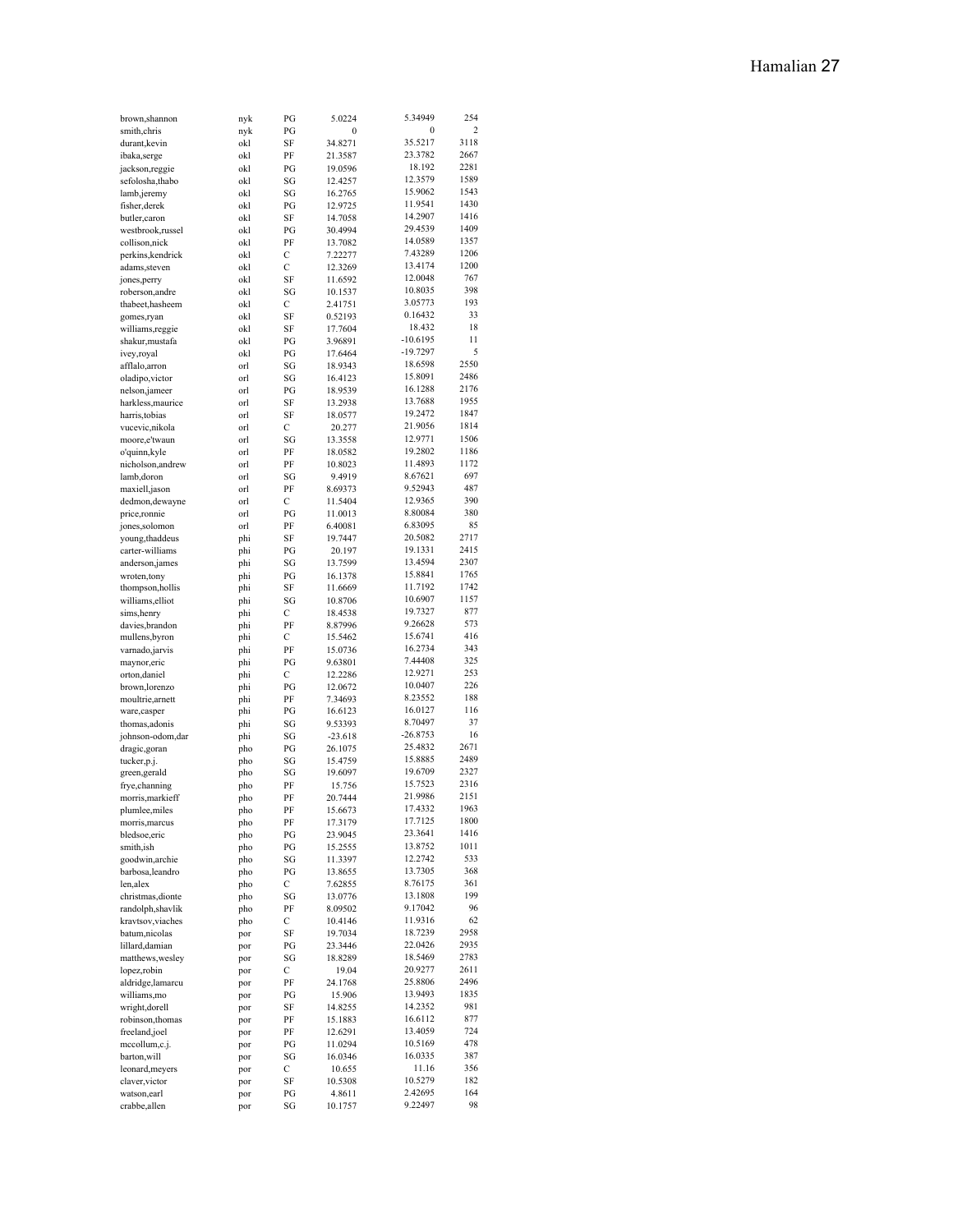| gay,rudy          | sac | SF | 20.6991 | 21.5724  | 2532 |
|-------------------|-----|----|---------|----------|------|
| thomas, isaiah    | sac | PG | 25.1917 | 24.108   | 2492 |
| cousins, demarcus | sac | С  | 28.513  | 30.7533  | 2296 |
| mclemore, ben     | sac | SG | 9.27888 | 9.09736  | 2185 |
| thompson, jason   | sac | PF | 11.8663 | 13.0448  | 2011 |
| williams, derrick | sac | PF | 12.7593 | 13.649   | 1816 |
| outlaw, travis    | sac | SF | 12.1883 | 12.1782  | 1068 |
| evans, reggie     | sac | PF | 12.3415 | 13.7359  | 898  |
| mccallum,ray      | sac | PG | 12.7345 | 11.3734  | 898  |
| acy,quincy        | sac | SF | 11.0357 | 11.8136  | 852  |
| johnson, orlando  |     | SG | 6.67616 | 6.26102  | 392  |
|                   | sac | С  | 9.0068  | 9.36334  | 350  |
| gray, aaron       | sac | PF |         | 13.1831  | 233  |
| landry,carl       | sac |    | 11.9594 |          | 81   |
| cunningham,jared  | sac | SG | 10.6983 | 9.9019   |      |
| ndiave, hamady    | sac | C  | 3.53423 | 3.40538  | 76   |
| white, royce      | sac | SF | 8.76042 | -9.79466 | 9    |
| duncan,tim        | san | PF | 23.9919 | 25.2327  | 2155 |
| belinelli, marco  | san | SG | 18.2166 | 17.7393  | 2015 |
| parker, tony      | san | PG | 23.2016 | 22.2631  | 2002 |
| diaw,boris        | san | PF | 16.8934 | 16.5943  | 1974 |
| leonard, kawhi    | san | SF | 22.0333 | 22.8528  | 1924 |
| green, danny      | san | SG | 16.814  | 16.3705  | 1652 |
| ginobili,manu     | san | SG | 24.8194 | 23.4885  | 1554 |
| mills, patty      | san | PG | 22.8193 | 22.1894  | 1523 |
| splitter, tiago   | san | PF | 18.3596 | 19.4785  | 1272 |
| ayres,jeff        | san | PF | 12.5243 | 13.1509  | 952  |
| joseph,cory       | san | PG | 17.5501 | 17.2368  | 941  |
| bonner, matt      | san | PF | 13.4247 | 13.1643  | 697  |
| baynes, aron      | san | PF | 11.0862 | 11.4628  | 491  |
| daye, austin      | san | PF | 13.4119 | 12.6942  | 151  |
|                   |     |    |         | 4.68823  | 52   |
| james, damion     | san | SF | 5.12488 | 21.0105  | 3020 |
| derozan, demar    | tor | SG | 20.6753 |          |      |
| lowry, kyle       | tor | PG | 25.0471 | 23.1046  | 2861 |
| valanciunas,jona  | tor | С  | 16.6793 | 18.5133  | 2283 |
| johnson, amir     | tor | PF | 16.5938 | 17.6932  | 2214 |
| ross, terrence    | tor | SG | 14.0181 | 13.8372  | 2156 |
| vasquez, greivis  | tor | PG | 18.3601 | 16.2073  | 1778 |
| salmons,john      | tor | SF | 9.93945 | 8.92971  | 1725 |
| patterson, patric | tor | PF | 16.259  | 16.7725  | 1536 |
| hansbrough, tyler | tor | PF | 14.5839 | 16.2596  | 981  |
| hayes, chuck      | tor | PF | 10.9074 | 11.537   | 755  |
| novak, steve      | tor | SF | 13.1825 | 12.5842  | 545  |
| decolo, nando     | tor | PG | 16.1318 | 15.2045  | 500  |
| fields, landry    | tor | SF | 9.75635 | 9.8719   | 322  |
| buycks, dwight    | tor | PG | 8.73555 | 8.20838  | 147  |
| stone, julyan     | tor | PG | 8.48691 | 7.46724  | 122  |
| hayward,gordon    | uta | SF | 19.0864 | 18.3851  | 2798 |
| burke,trey        | uta | PG | 16.3682 | 14.2462  | 2262 |
| jefferson, richar | uta | SF | 13.7829 | 13.4839  | 2211 |
| favors, derrick   | uta | PF | 19.7326 | 21.5998  | 2202 |
| burks,alec        | uta | PG | 17.7534 | 17.9153  | 2192 |
|                   |     |    |         | 17.7899  | 2138 |
| kanter, enes      | uta | С  | 16.1628 |          | 1673 |
| williams, marvin  | uta | PF | 15.7344 | 15.941   |      |
| evans,jeremy      | uta | SF | 17.0249 | 18.51    | 1208 |
| garrett, diante   | uta | SG | 9.36905 | 8.0004   | 1050 |
| lucas,john        | uta | PG | 7.03044 | 5.88856  | 589  |
| gobert, rudy      | uta | С  | 13.0225 | 14.7009  | 436  |
| rush, brandon     | uta | SG | 5.51219 | 4.62434  | 421  |
| harris, mike      | uta | SF | 15.7711 | 17.4938  | 224  |
| clark,ian         | uta | SG | 11.3869 | 10.3548  | 174  |
| tinsley,jamal     | uta | PG | 5.30665 | 2.06958  | 110  |
| thomas, malcomb   | uta | PF | 4.8021  | 5.34528  | 63   |
| biedrins, andris  | uta | С  | 2.24593 | 2.79889  | 44   |
| wall,john         | was | PG | 24.5941 | 22.601   | 2980 |
| ariza, trevor     | was | SF | 18.5165 | 18.3878  | 2723 |
| gortat, marcin    | was | С  | 18.9004 | 20.3938  | 2660 |
| beal, bradley     | was | SG | 17.1384 | 16.5382  | 2529 |
| webster, martell  | was | SF | 13.6693 | 13.3243  | 2164 |
| hilario, nene     |     | С  | 18.5897 | 19.2717  | 1562 |
|                   | was | PF |         | 17.4207  | 1553 |
| booker, trevor    | was |    | 16.113  | 16.4434  | 988  |
| miller, andre     | was | PG | 18.1346 |          | 644  |
| temple, garrett   | was | SG | 9.79541 | 8.94106  |      |
| seraphin, kevin   | was | PF | 13.0639 | 14.4622  | 578  |
| harrington,al     | was | PF | 11.6691 | 11.1627  | 513  |
| gooden, drew      | was | PF | 19.8495 | 21.3759  | 394  |
| porter, otto      | was | SF | 6.71705 | 6.9336   | 322  |
| singleton, chris  | was | SF | 9.82887 | 10.4254  | 249  |
| rice, glen        | was | SG | 8.14675 | 7.53262  | 111  |